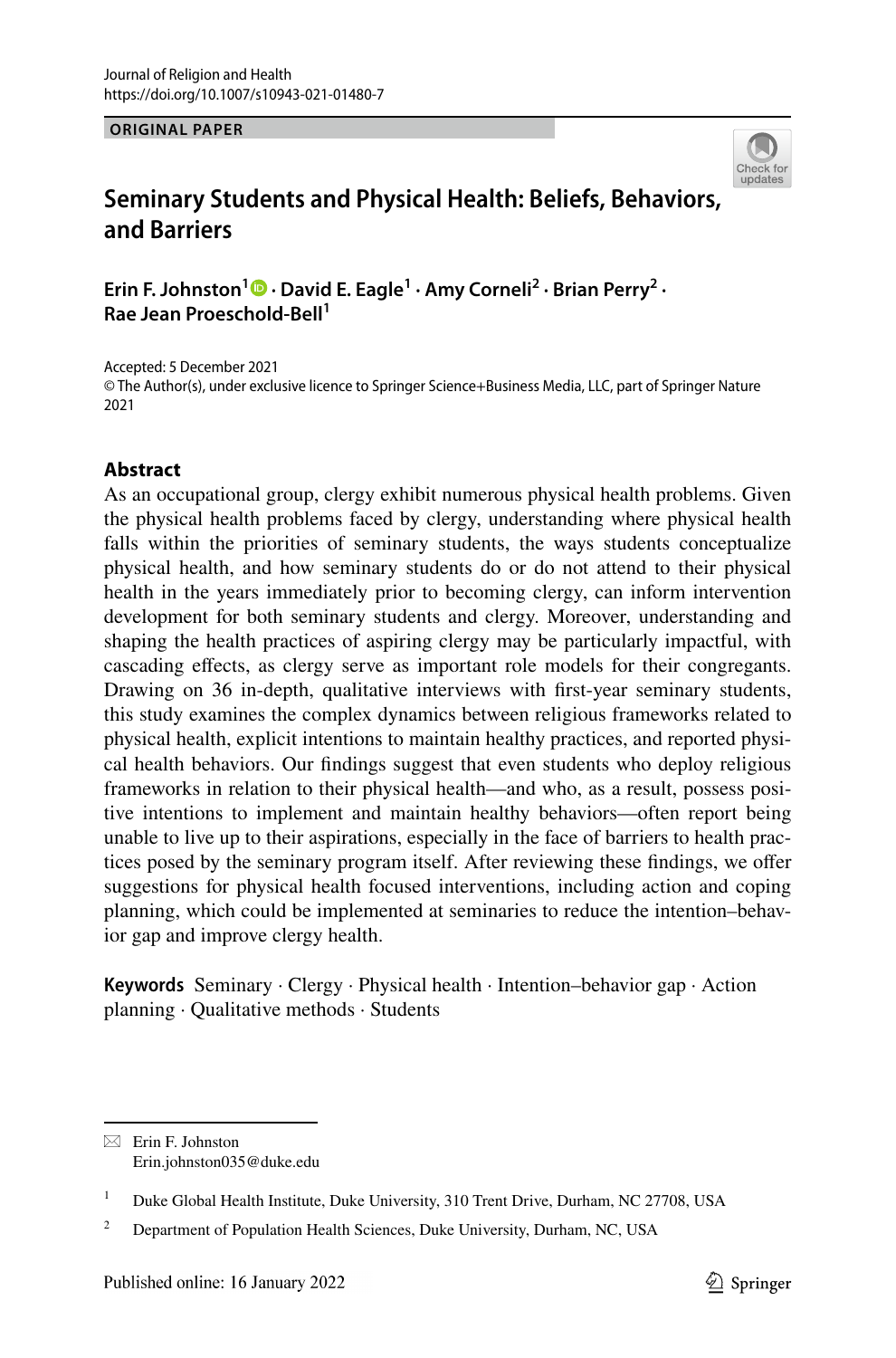## **Introduction**

As an occupational group, clergy exhibit numerous physical health problems. They have high rates of chronic diseases, including joint disease, asthma, angina, and diabetes (Mook, [2019;](#page-17-0) Proeschold‐Bell & LeGrand, [2010\)](#page-18-0). These poor health indicators are likely driven by above-average rates of obesity, which have been found for United Methodist (Lindholm, [2016](#page-17-1); Proeschold-Bell & LeGrand, [2010\)](#page-18-0), African Methodist Episcopal (Baruth et al., [2014\)](#page-17-2), and Evangelical Lutheran Church in America (Halaas, [2002](#page-17-3)) clergy, as well as a combined sample of Methodist, Lutheran, Baptist, and Catholic US clergy (Webb & Chase, [2019\)](#page-18-1). Clergy are often around food at meetings and church events (Proeschold-Bell et al., [2011\)](#page-18-2), and they eat out an average of four nights per week (Carroll, [2006](#page-17-4)). In addition, periods of high stress levels, which are often experienced by clergy (Bledsoe et al., [2013;](#page-17-5) Terry & Cunningham, [2020](#page-18-3)), can induce cravings for calorie-dense foods (Proeschold-Bell et al., [2017\)](#page-18-4).

While researchers have studied the health of currently appointed clergy, few have examined health-related beliefs or behaviors of seminary students who are training for the clergy occupation. Given the physical health problems faced by clergy, understanding where physical health falls within the priorities of seminary students, the ways students conceptualize physical health, and how seminary students do or do not attend to their physical health in the years immediately prior to becoming clergy can inform intervention development for both seminary students and clergy. Moreover, understanding and shaping the health practices of aspiring clergy may be particularly impactful, with cascading effects, as clergy serve as important role models for their congregants (Anshel, [2010;](#page-16-0) Anshel & Smith, [2014](#page-16-1)).

In this paper, we describe concepts and empirical fndings from research on the *intention–behavior gap* (Orbell & Sheeran, [1998;](#page-17-6) Sheeran, [2002](#page-18-5); Sheeran & Webb, [2016](#page-18-6); T. Webb & Sheeran, [2006](#page-18-7)) to support the philosophies and practices related to physical health among seminary students. Research on the intention–behavior gap highlights discrepancies between people's intentions to enact healthy behaviors such as exercise or eating well—and their actual enactment of those behaviors. A meta-analysis of existing research found that only 54% of "intenders"—those with explicit intentions to enact physical health behaviors—successfully implemented the focus behavior (Rhodes & Bruijn,  $2013$ ). The remainder—i.e., the "inclined abstainers" (Orbell & Sheeran, [1998\)](#page-17-6)—failed to enact their intentions. Accordingly, this line of research suggests that intention "is a necessary but often insufficient construct to produce behavioral enactment" (Rhodes & Brujin, [2013](#page-18-8): 305).

More recent research has identifed several moderating variables and/or mechanisms that appear to facilitate greater alignment between intention and action. There is some evidence, for example, that the source and nature of people's intentions can reduce or amplify the intention–behavior gap. Intentions rooted in personal beliefs about the benefts of a given behavior are more likely to be enacted than those based in external, social pressures (Sheeran & Orbell, [1999](#page-18-9)). Research also fnds that "greater feelings of moral obligation and anticipated regret about failing to act increase likelihood that intentions are enacted" (Abraham & Sheeran, [2004](#page-16-2); Godin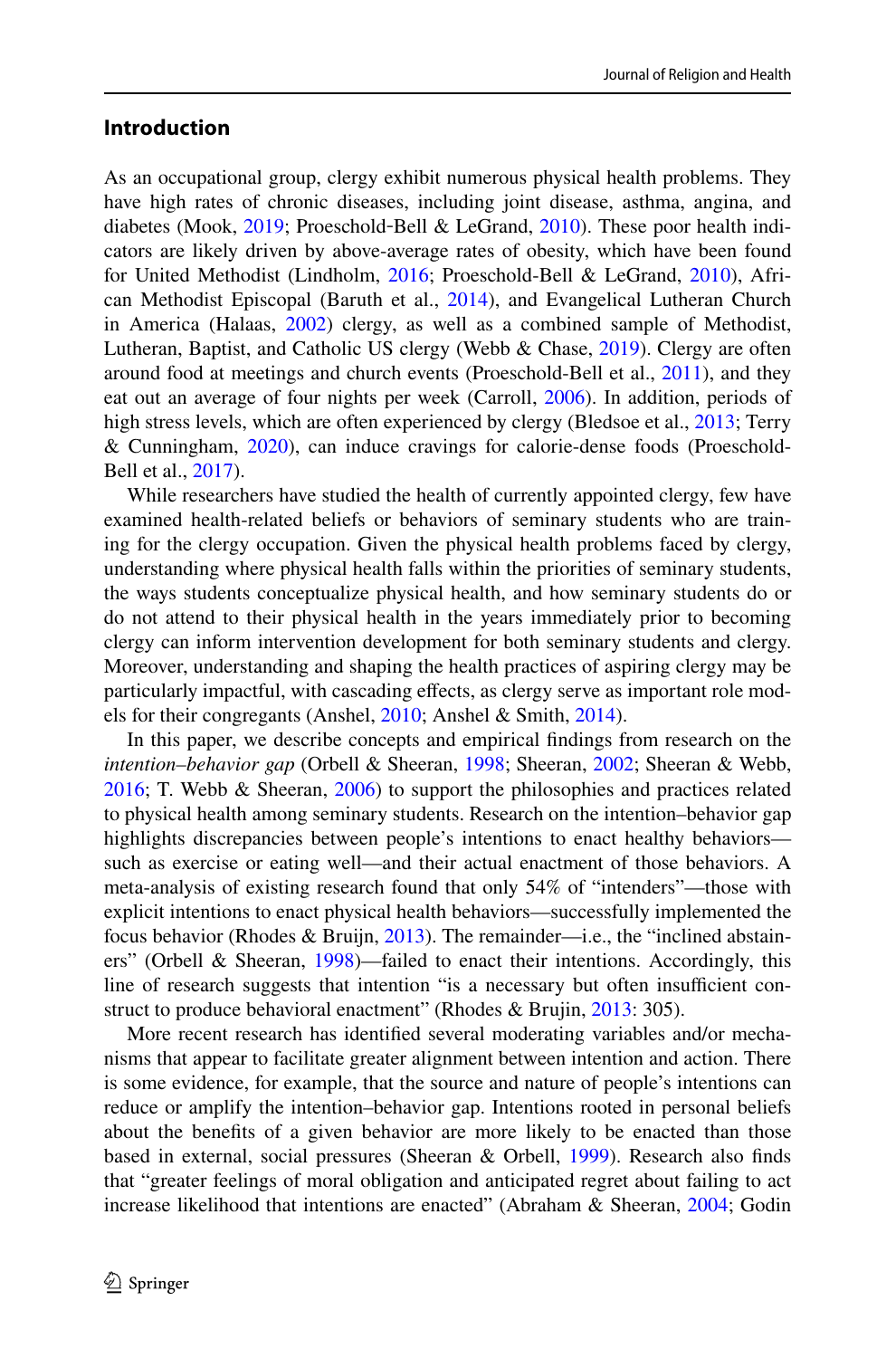et al., [2005;](#page-17-7) Sheeran & Webb, [2016](#page-18-6)), as does the extent to which intentions are perceived to be relevant to the person's identity—e.g., seeing oneself as "an exerciser" or "an athlete" increases likelihood of exercise (Rhodes et al., [2016](#page-18-10); Sheeran & Orbell, [2000\)](#page-18-11). This research literature has implications for intentions formed in religious contexts, which may be both morally coded and identity based, and leads us to anticipate that when physical health and healthy behaviors are given transcendent meaning through religious frameworks, a reduction in the intention–behavior gap would follow (Mahoney et al., [2005](#page-17-8)).

Drawing on in-depth, qualitative interviews with seminary students, we examine the complex dynamics between religious frameworks related to physical health, explicit intentions to maintain healthy practices, and reported physical health behaviors. We do so with an eye toward how we might narrow the intention–behavior gap for this population. After reviewing the findings, we offer suggestions for physical health focused interventions, rooted in existing literature, which could be implemented at seminaries as part of broader efforts to improve clergy health.

### **Data and Methods**

The fndings outlined in this paper are based on semi-structured, in-depth interviews (IDIs) with frst-year Masters of Divinity (M.Div.) students at Duke Divinity School. These interviews are part of a larger longitudinal study of the experiences of divinity students preparing for careers in religious ministry. All students entering masters level programs at Duke Divinity School in 2019 were invited to participate in a longitudinal series of surveys; 75 percent of eligible students completed all three surveys. We then used stratifed random sampling to select M.Div. students from the pool of survey respondents and invited them to participate in a longitudinal series of interviews. In total, we invited 48 students and 75 percent  $(n=36)$  of these students agreed to participate. The fnal interview sample was representative of the larger M.Div. class in terms of gender, race, and denominational affiliation. Of the 36 students, 75 percent (*n*=27) were ages 21 to 29 years old, 78 percent were White  $(n=28)$ , 56 percent were female  $(n=20)$ , and 47 percent  $(n=17)$  were United Methodist. See Table [1](#page-3-0) for details on participant demographics.

Interviews were conducted in person or by phone between November 2019 and January 2020. The interview guide covered several distinct topical areas including students' decision to attend divinity school, their sense of calling, career expectations, theological views, and physical health. In the physical health portion of the interview, we asked students to describe their personal philosophy on physical health as well as their current and pre-seminary health practices including exercise, sleep, and diet (see online supplement for full set of relevant questions). Interviews were audio-recoded with students' explicit oral consent and transcribed verbatim. Potentially identifying information was redacted from the transcripts prior to analysis, and participants were assigned pseudonyms. Students received a \$50 gift card as compensation for their time. All study procedures were approved by Duke University's Campus Institutional Review Board.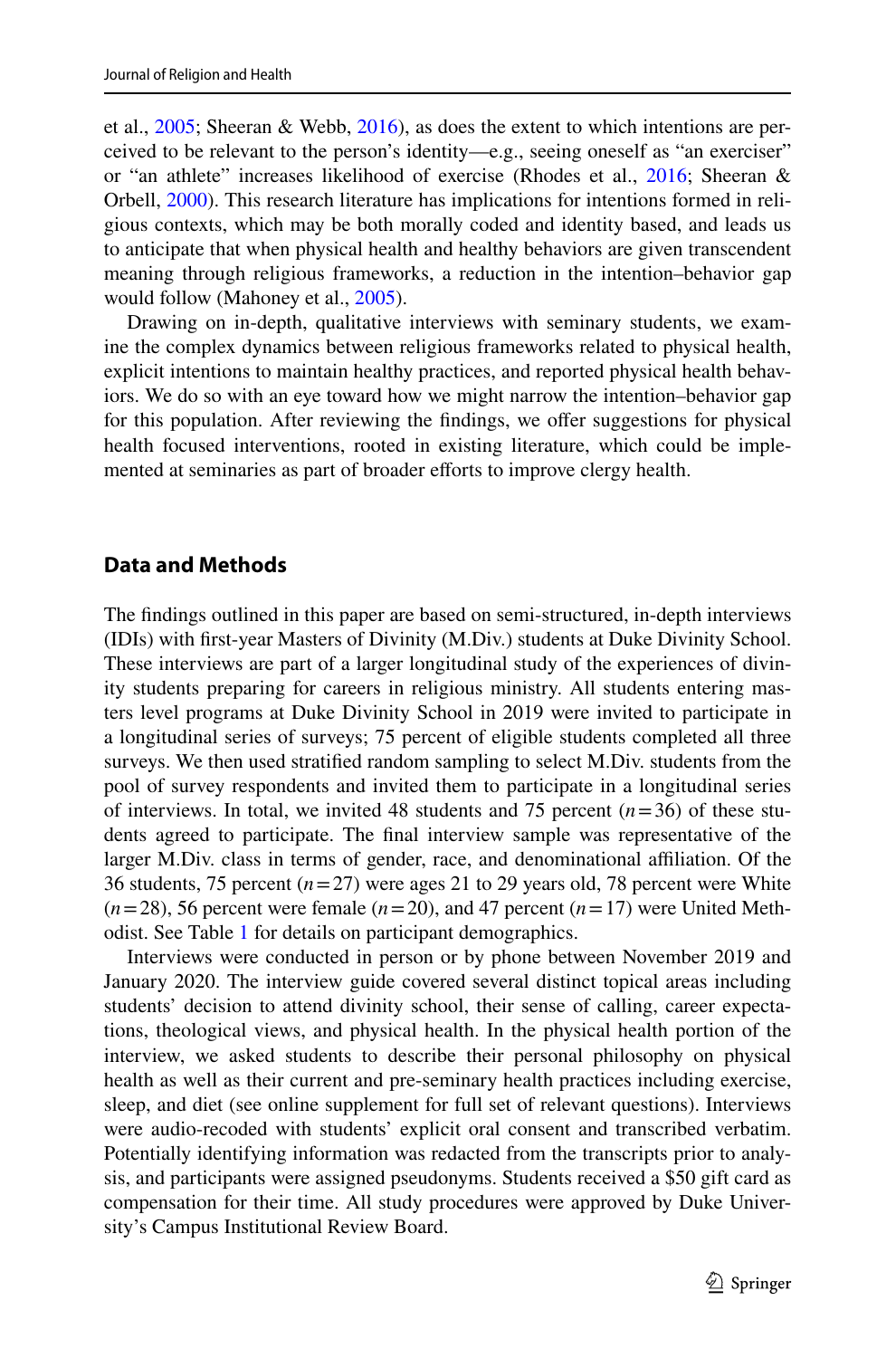<span id="page-3-0"></span>

| Table 1 Student demographics,<br>in-depth interviews | Demographics $(n=36)$                 | $n(\%)$  |
|------------------------------------------------------|---------------------------------------|----------|
|                                                      | Age                                   |          |
|                                                      | $21 - 29$                             | 27(75)   |
|                                                      | $30+$                                 | 9(25)    |
|                                                      | Gender                                |          |
|                                                      | Female                                | 20(56)   |
|                                                      | Male                                  | 16(44)   |
|                                                      | Race <sup>a</sup>                     |          |
|                                                      | White                                 | 28 (78)  |
|                                                      | <b>Black or African–American</b>      | 8(22)    |
|                                                      | Other or mixed race                   | 3(8)     |
|                                                      | Hispanic, Latino or of Spanish origin |          |
|                                                      | N <sub>o</sub>                        | 36 (100) |
|                                                      | Denomination                          |          |
|                                                      | Methodist                             | 17(47)   |
|                                                      | Other Protestant                      | 12(33)   |
|                                                      | Non-denominational                    | 6(17)    |
|                                                      | Other, Undecided, or No Religion      | 1(3)     |
|                                                      |                                       |          |

a Students selected all that applied

Transcripts were coded in NVivo 12 using applied thematic analysis approaches (Guest et al., [2011;](#page-17-9) QSR International 1999). First, a structural codebook was developed based on the interview guide and applied to the transcript text (Deterding & Waters, [2018](#page-17-10)). A team of three analysts met to discuss coding discrepancies and establish inter-coder reliability. During this time, the structural codebook was refned and transcripts re-coded as needed. This paper is based on a second round of inductive, thematic coding conducted on transcript portions identifed as relevant to the topic of "physical health." On average, this topic covered a ffth of the full interview (with a range of 14–28% code coverage). Two analysts reviewed this material to identify emergent themes and collaboratively developed a thematic codebook. These content-based codes were then applied to the text by a single analyst to ensure consistency in code application. Themes related to physical health were summarized in analytical memos.

## **Findings**

Early in our analysis, we identifed resonance between students' responses and research on the *intention–behavior gap* (Sheeran & Webb, [2016\)](#page-18-6). As a result, we use this framework to organize and interpret the fndings. First, we describe the most common religious frameworks students used to describe their personal philosophy of physical health. In doing so, we demonstrate that religious frameworks can emphasize *or* de-emphasize the importance of physical health. Second, we show that despite giving their bodies and physical health transcendent (religious)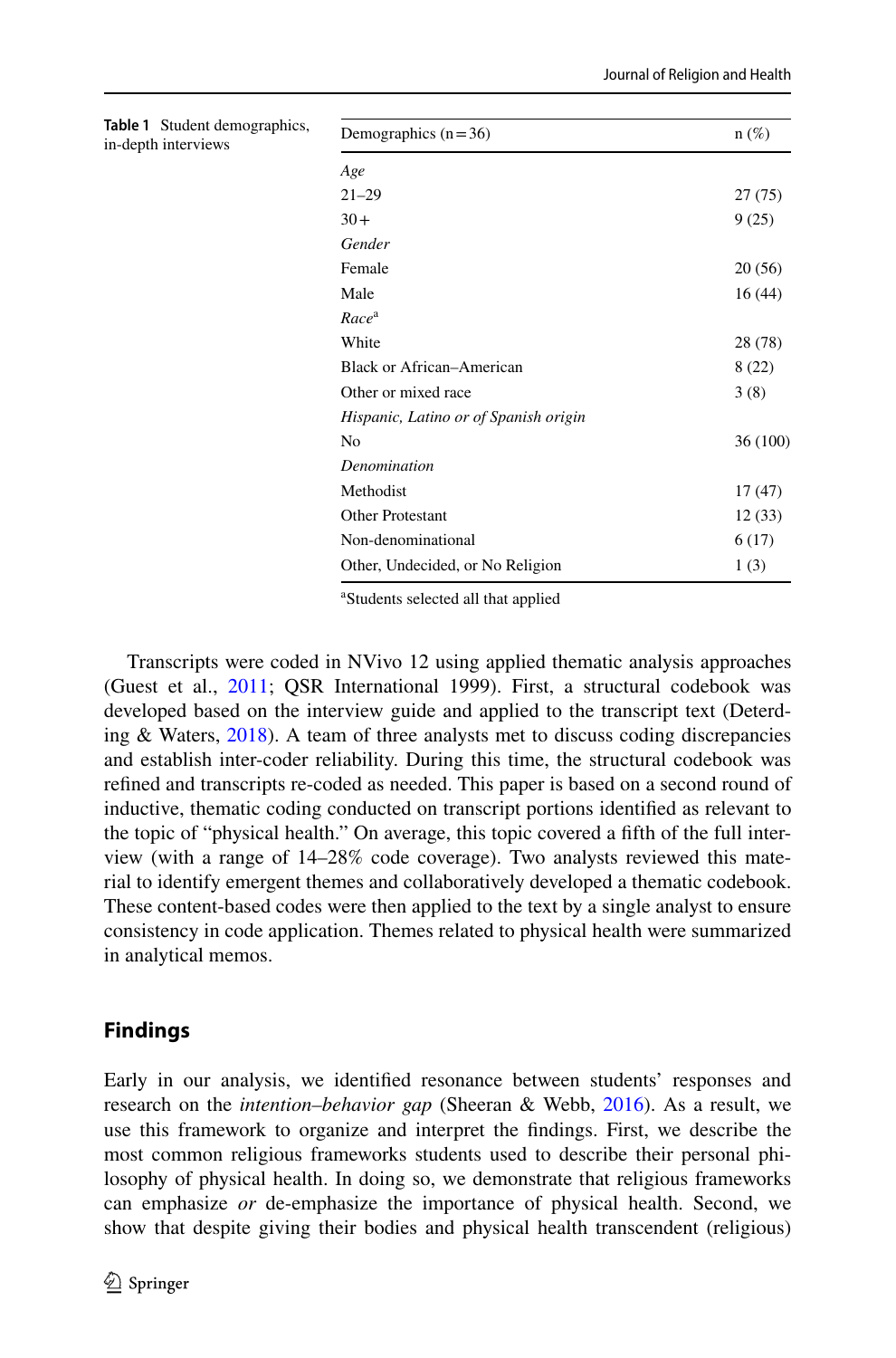meaning, many students reported failing to enact healthy behaviors. Third, we identify important ways in which seminary itself presents barriers and challenges to enacting health behaviors.

### **Religious Frames for Physical Health**

Many of the Divinity students we spoke with spontaneously (without prompting) used religious language to frame their personal philosophy of physical health. In total, 19 of the 36 interviewees (53%) made a connection between their faith and their physical health during the interview. In several diferent ways, students described caring for their bodies as a spiritual responsibility and saw their bodies and/or their physical health "through the lens of faith" (Doug).

Some respondents discussed their physical health through the language of stewardship. For example, Sharice said the following about her body: "It's a gift and it's my responsibility to maintain that gift. I don't want to live my life in a manner in which I am asking God for miracles for something that I just need to steward well." Logan also used the language of stewardship. She reported, "You're a steward over your body the way you are a steward over that [your mental health], and everything else. To me, it is important to maintain good physical health and wellness." Karen shared a similar perspective: "Well, 'God only gave you one body, and you need to take care of it,' I guess is my overall philosophy … Get enough sleep, eat properly, get exercise." These students describe their bodies as a gift from God, one which they are tasked with caring for and maintaining. Under this framework, healthy behaviors, such as eating properly and exercising, become a means to "honor God," as one student, Josh, told us.

Others, echoing biblical language (1 Cor. 6:19), described their bodies as "holy" or as a "temple" in articulating their personal philosophies on physical health. For example, Emma reported, "You want to take care of the body that you have while you're here because I think it is a place that you're supposed to kind of treat as holy." Another student, Patrice, reported that physical health behaviors are "a fairly big priority." She continued,

I think that our body as a temple is very important … And I think that's a message of the gospel to people that are called to be a people of God. Those things make evident God to the world. So, for instance, if I'm in my best health … then I'm able to share my testimony with how God healed me and how that makes me be accountable to my health ... I think it's very important.

In addition to framing the body as holy, Patrice also linked her physical health to her ability to "make evident God to the world." She felt "accountable to [her] health" as a foundation for ministry and evangelism—in short, as a means to testify to God's presence and action in the world.

Some students reported that their physical health was important because of its relationship to other forms of health, including their *spiritual* health. Jennifer, for example, said she thinks physical health is "very important," and noted, "I think that my physical health and how I treat my body is directly related to all the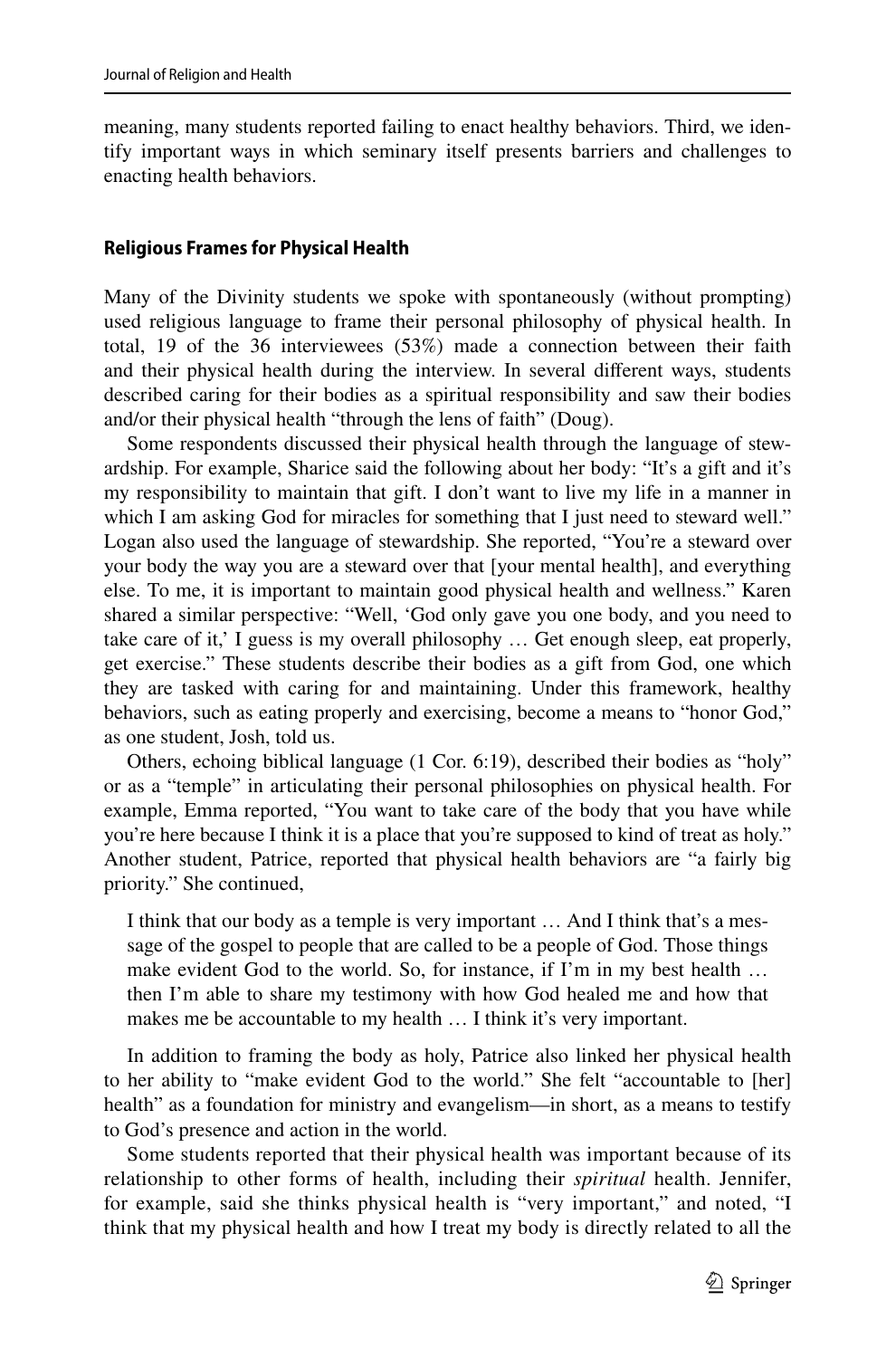others, like my mental and spiritual health, and I see taking care of my physical body as a Christian responsibility." Paul shared a similar perspective:

I think that physical health is integral to the health of the whole person. I think that I am not a soul who has a body. I am a body. So, I think that if I don't take care of my body well, then I'll feel the consequences of it both physically, which is important, and also mentally and spiritually, and all that.

For both Paul and Jennifer, physical health is a necessary foundation for spiritual health. Because they are deeply intertwined, these students framed physical health practices as a "Christian responsibility."

While religious frames were most commonly used to articulate positive intentions related to physical health behaviors, one student used a religious framework to justify a *lack* of concern for his physical health. When asked about his personal philosophy regarding physical health, Chris responded,

I do not place as much emphasis on my physical wellbeing as on my, I guess, mental wellbeing … I always justify this in my mind by [the Apostle] Paul saying like, "Hey, physical training is of some use, but training godliness is *the* thing." I'm like, "Hey, I'm training in godliness." Physical training, eh, that's all right … I don't want to be fat, of course. Like I'm not going to let myself get there, but I guess, meh. We're all bound to die eventually.

Rather than seeing physical and spiritual health as intertwined, Chris described his physical health as separate from and even at odds with "training in godliness." Chris uses a religious frame—the words of the Apostle Paul from the New Testament —to justify a lack of attention to the body and its care.

Two other students also referenced religious frames that de-prioritized physical health in their responses. In both cases, however, these respondents positioned themselves in opposition to the perspective being described. Caleb, for example, refected,

A common belief, whether it's expressed or not, among especially Christians … is that my body is just something I have, that exists to serve my spirit … that what really matters is some invisible spiritual realm, and that the physical is just incidental to that. I think that translates itself into people who work too late, sacrifce sleep so that they can produce some information or product … It's just such an upside-down way to live, what time is for, and what money is for, and what your body is for.

The "common belief" identifed by Caleb is similar to the one articulated by Christopher, above. Caleb, however, says he opposes separating one's spirit from one's body. Regardless, his response demonstrates that some religious frames, perhaps even ones that are "common," suggest physical health should be de-prioritized or ignored relative to other concerns.

Benjamin referenced a similar perspective on physical health when asked what, if anything, he would change about the local church. Benjamin responded,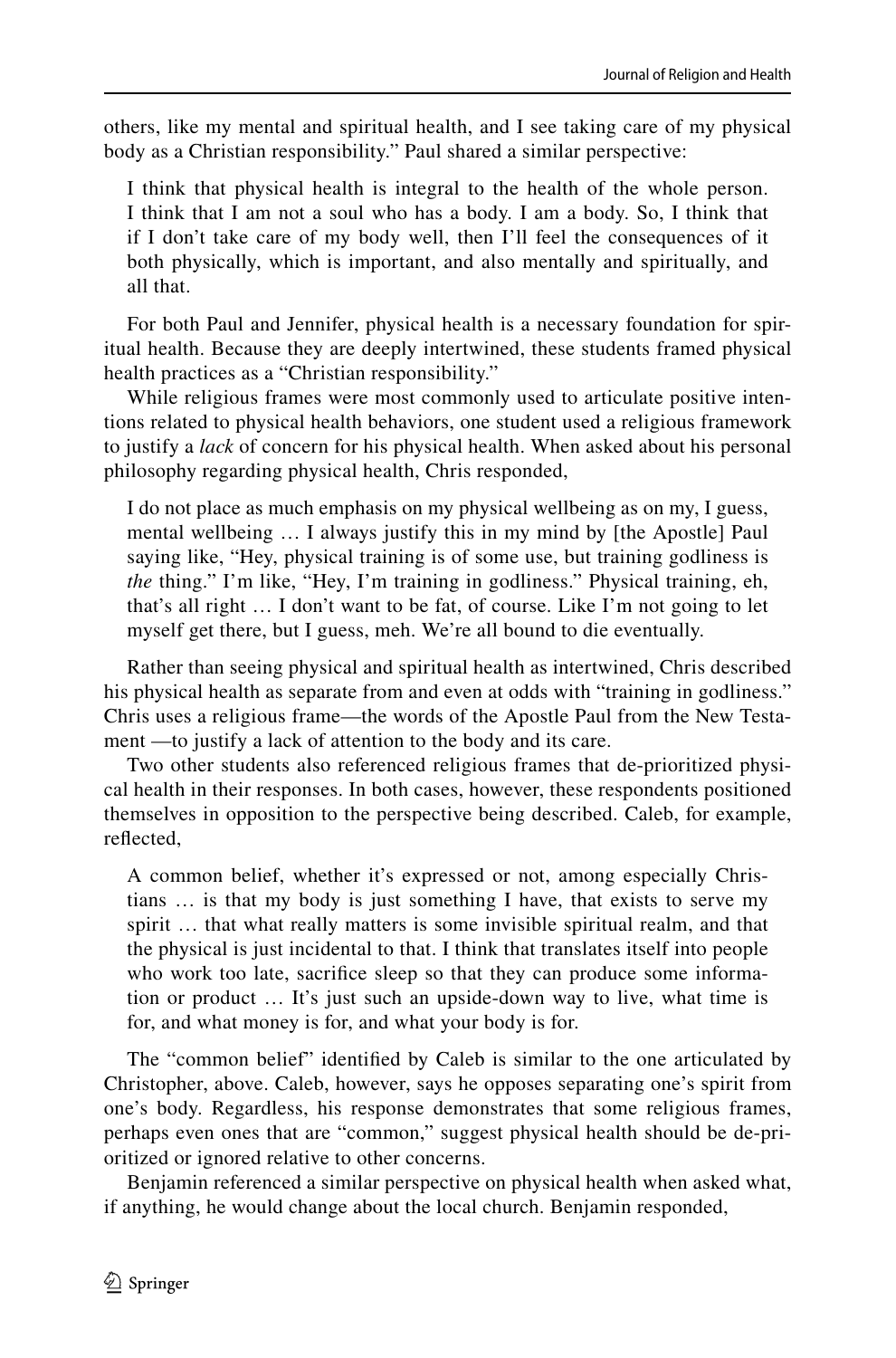I would say, leaning in to support the pastors more … There is a theology … called Docetism which is the idea that Jesus didn't really have a body, he was more of a spiritual being. And I think that a lot of churches approach their pastors with a "Docetious" view and they forget that pastors are humans with physical bodies that need to be taken care of sometimes.

Here, Benjamin references a religious frame—the "Docetious view"—to explain why churches, denominational leaders, and the laity sometimes fail to prioritize the physical health of clergy.

These three examples demonstrate that not all religious frames for making sense of the body and physical health encourage positive health behaviors and/or intentions toward them. In fact, participants felt that some philosophies, rooted in theological ideas that emphasize the separation between the physical and the spiritual, explicitly discourage people—pastors and/or the laity—from prioritizing their physical health. Generally speaking, however, we found that religiously infused physical health philosophies (e.g., gift, temple, foundation) tended to be associated with positive personal values and intentions toward healthy behaviors. In other words, students used religious frames, such as stewardship and/or the body as a temple, to describe physical health as a Christian responsibility and/or as a foundation for spiritual well-being and formation and, as a result, these students aspired to enact healthy practices.

It also important to note that not all students used religious frames in discussing their physical health. We found, for example, that more men (44%) than women (30%) used a religious frame in talking about physical health. We also found that fewer Methodist-afliated students (24%) used this kind of language than their non-Methodist counterparts (47%). Finally, we saw descriptive diferences by race, with fewer White students (24%) using this language than Black and/or mixed-race students (64%). These fndings suggest that social groups and upbringing may shape students' exposure to and use of religious frameworks for physical health.

### **The Gap Between Intentions and Actions**

Despite narratives demonstrating that students embraced religious frames and generally extolled the value of physical health, many of the students we spoke with also reported struggling to follow through on their intentions. Emma, for example, who felt that you should treat the body "as holy," (quoted above), also reported, "I think that physical health is important. That doesn't mean I am necessarily physically healthy." Emma's response points to the discrepancy between people's values or beliefs related to physical health and their actual behaviors. Even among students who ascribed transcendent meaning to the body and physical health, many still struggled to enact their intentions.

When asked about his personal philosophy toward his physical health, Josh reported, "I defnitely feel like the classic 'God's temple' toward [my body], so I want to take care of it well and honor God through that." Yet, Josh also identifed discrepancies between his beliefs, intentions, and behaviors. Despite trying "to be relatively health," he refected,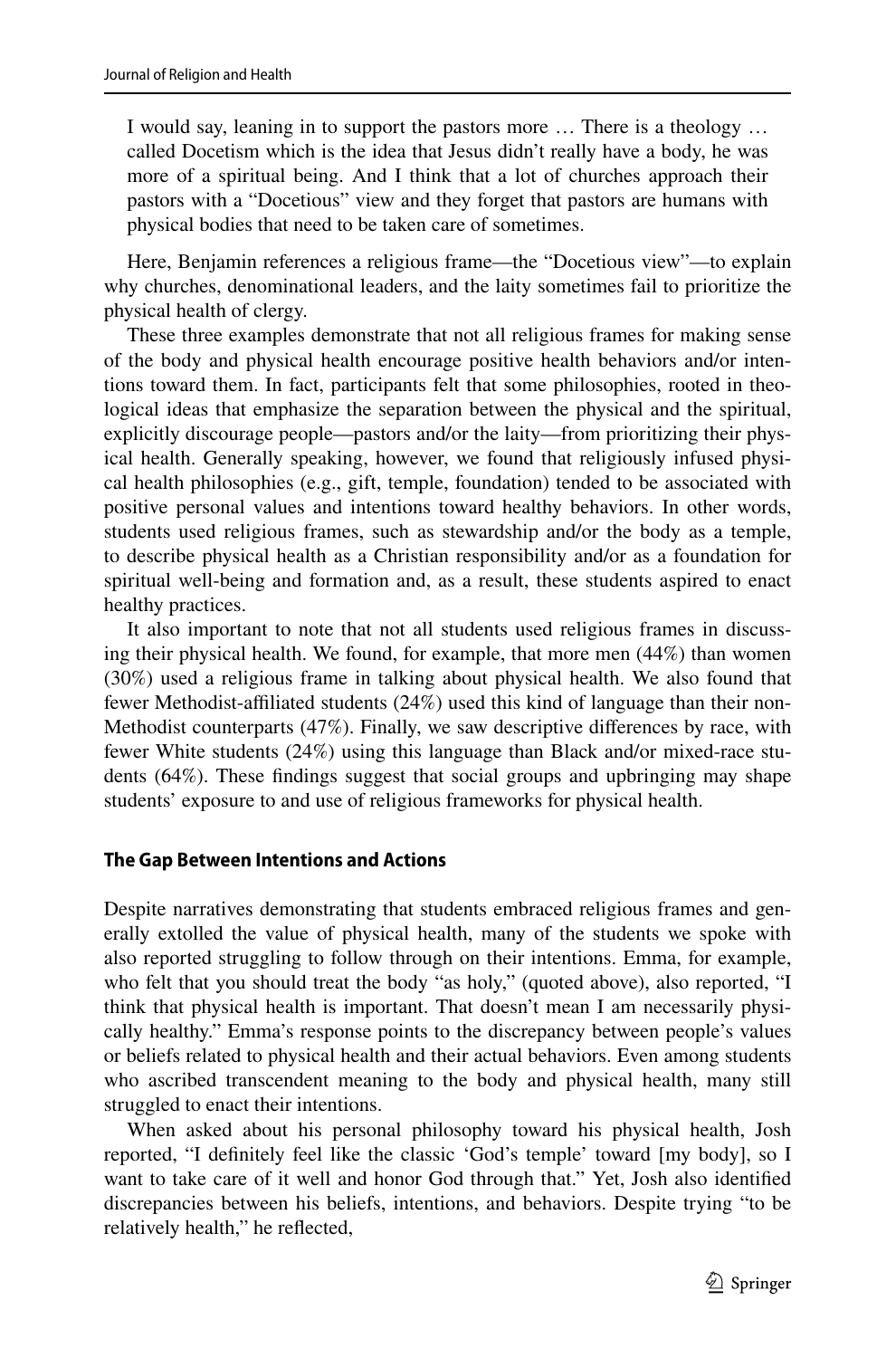I still eat pretty bad, but I at least take insulin with it … I also want to be working out, stuff like that. I've done a pretty lousy job since the first time I flled out the [survey]. I was at that phase where I was going to the gym three times a week. Now, I go to the gym every 3 weeks. It happens … I'm planning on going again now things have kind of died down … try to get back in the rhythm.

Josh uses a religious frame—"God's temple"—to describe how he understands his physical body and says this leads him to *want* to care for his body as a way to "honor God." He also had clear *intentions* to do so, evident throughout his response in the language of trying, wanting, and planning. Despite this, however, Josh still struggled to eat and to exercise in line with his values and intentions.

Benjamin described a similar tension between his aspirations and his behaviors in practice. He noted, "Ideologically, I would love my health to be frst, but, practically, it doesn't always happen." Instead, Benjamin said that in practice, if he was going to "set a list of priorities," school would come frst, church and congregation second, and health third. He refected, "And that's not good. I don't like that, but realistically I think that's where I fall whether on purpose or on accident." When asked *why* he wanted his health to come frst, Benjamin drew a connection between his physical health and his ability to perform well in his calling: "The short answer is that it's kind of difficult to function as a student, as a pastor, if your health is garbage." However, despite aspirations to move his health higher on the priority list and a belief that his physical health was an important foundation for his ability to perform ministry efectively, Benjamin felt unable to do so in the face of a myriad of practical challenges: "Deadlines. Late night phone calls. Meetings lasting 3 hours long so you don't have time to cook."

Jennifer, who views "taking care of [her] physical body as a Christian responsibility" (above), reported that she tries "to be active as much as possible." However, Jennifer also reported that she is not always successful: "Exercise? Definitely part of my life. Goes in and out. So, first couple weeks of school ... I'd run two or three times a week. Last 2 weeks, didn't go to the gym because I was busy." Jennifer aspired to maintain a regular exercise routine but also found that it "goes in and out," usually in response to external demands. Jennifer was not alone. Michael reported, "When things get really busy and stressful, I will say that those [physical health behaviors] are probably the frst thing to go." Michael, like Josh, reported that maintaining a healthy body was an "honoring way to live for God." However, despite giving transcendent meaning to their physical health and health practices, students like Michael, Jennifer, and Josh also admitted that exercise and healthy eating were often the frst things to go when they were busy or stressed. These students' comments suggest that the demands and constraints of being a seminary student negatively impacted their ability to enact their intentions related to physical health practices—a point we take up in the next section.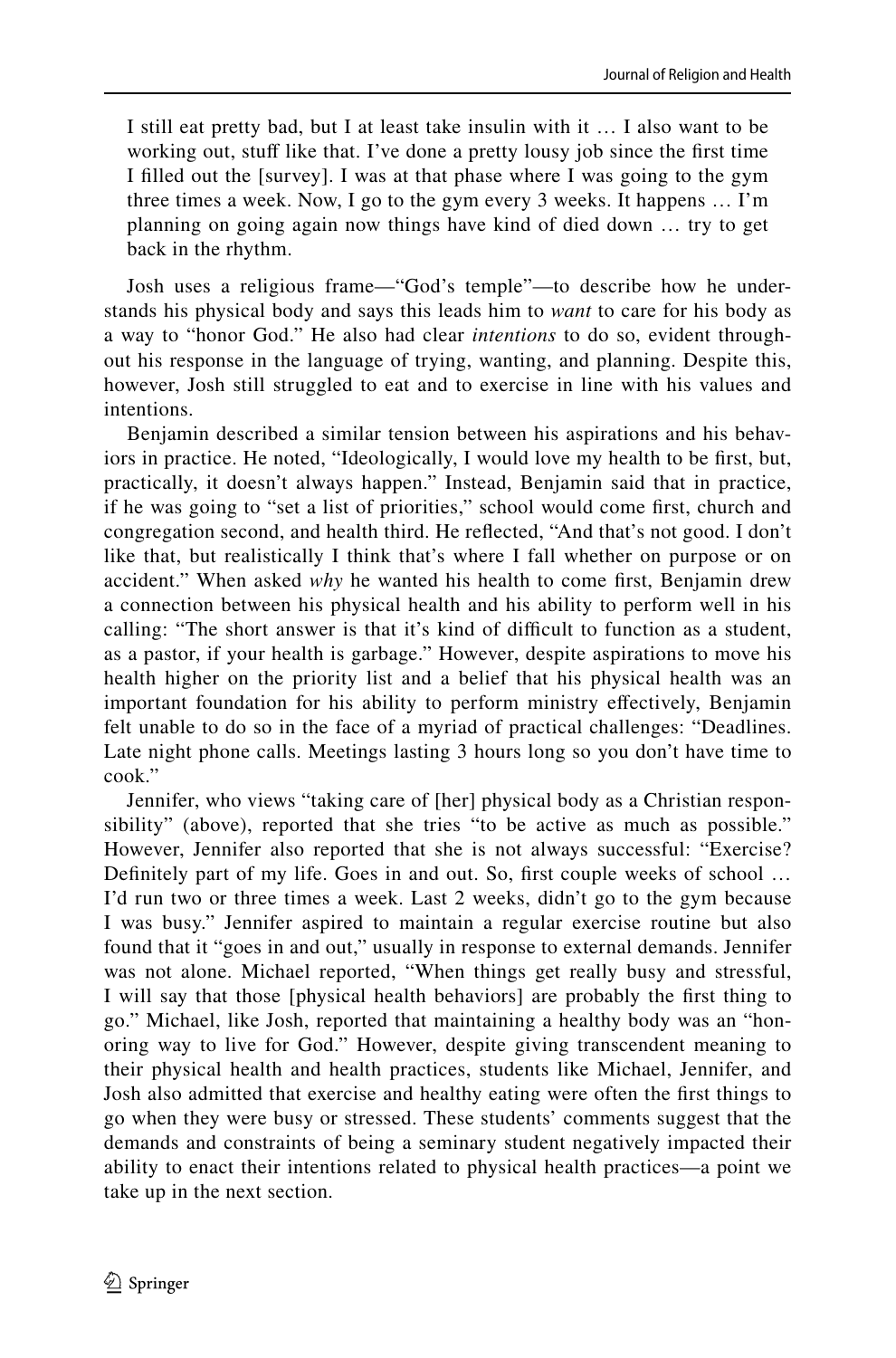## **Seminary as a Barrier to Healthy Behaviors**

Respondents described a range of barriers that prevented them from enacting their values and following through on their intentions. For many students  $(n=21)$ , divinity school itself presented barriers, including the disruption of pre-existing habits and routines which caused them to backslide on some or all health behaviors including diet, sleep, or exercise. The workload and structure of the seminary program also made it difcult for students to prioritize or maintain healthy habits, despite intentions to do so.

Emily, who told us that she "struggles with chronic illness," illustrates these challenges clearly. Emily feels that she has to "think about diet, exercise, sleep, all of that" more than other students because of her preexisting health issues. She told us: "I'm lucky … I came here knowing those things—the importance of prioritizing your health and knowing your limits." Despite this knowledge and experience, however, Emily also described many challenges and even failures she experienced trying to maintain healthy behaviors when she began graduate school. She refected,

I defnitely had to readjust my daily routine when I came to seminary … A big thing is recognizing it is physically impossible to do all the readings, all of the assignments. How can I discern what to prioritize and what not to? … My frst 2 weeks here, I was forgetting to eat, because I was just working, working, working. And I was staying up and falling asleep on the couch on my textbook.

Emily said she eventually "had to set alarms at each meal time" to remind her to eat because she was forgetting so frequently. She also set reminders to give herself insulin because "there were times when I would forget … I was just so busy and stretched thin that I would stop, quickly run, make a salad, come back and start reading, and then before I knew it, I was done eating, and I totally forgot to give insulin." Emily attributed her forgetfulness to the intensity of her new workload, "My mental capacity was full … I was just having to think about so much."

Emily also struggled to get regular exercise, something she previously found easy to do. While an undergraduate student, Emily would "go workout" when she was "stressed or when I got a break." In divinity school, things changed. As she noted,

Yeah, that didn't happen here because I never fnished and got a break, and I was always stressed. So, I had to learn to plan to exercise, which was new for me … if I just waited for the opportunity [to] present itself, it never would.

Like diet, medicine, and sleep, Emily reported having to become more conscious and deliberative about exercise if she wanted to live in alignment with her values and intentions. Her prior habits and routines did not work anymore, and she was forced to create external structures to maintain healthy behaviors.

Other students also described starting seminary as a disruption in their prior routines and described being currently in the process of establishing new routines. Lula, for example, described fairly clear intentions related to physical health that involved drinking water, eating a balanced diet, getting some exercise, and sleeping well. She then explained,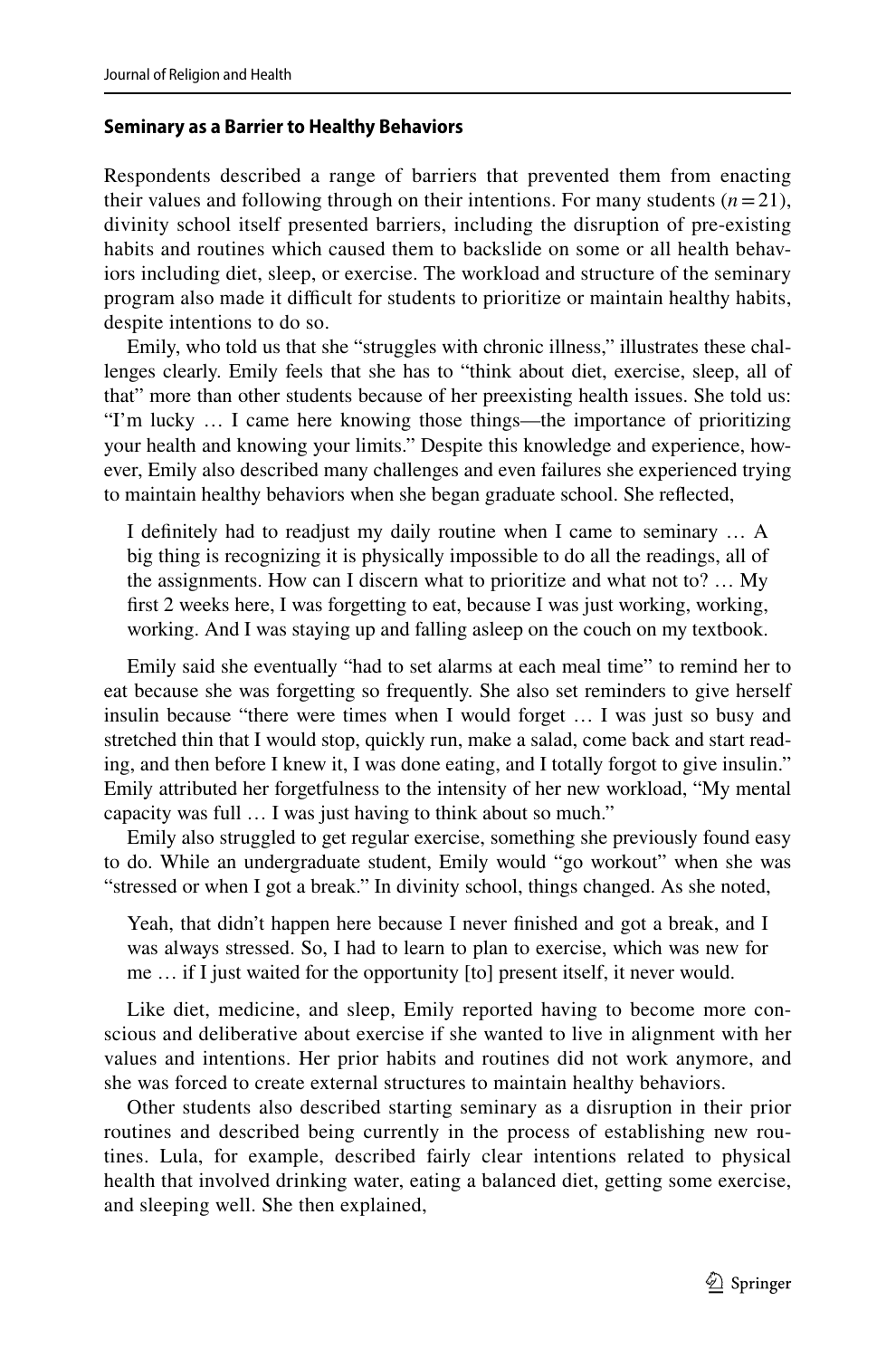Now, the only exercise I've incorporated since I've been here is just walking all over the place. By the time the day is over, I'm just really tired, so mostly I just go home. But I do believe in exercise … and something I have to reincorporate, that I had before I started divinity school, was yoga. I love it.

Lula, like other students we spoke with, reported discrepancies between her intentions and her behaviors in the present: She "believe(s)" in exercise but right now, only gets exercise by "walking all over the place." Lula reported that she is simply too tired to do anything else. However, she also intends and hopes to "reincorporate" exercise practices that she enjoyed and did regularly before starting seminary.

Darryl shared a similar story. He reported that while in college, "I had a set routine … I was a student athlete, I had to go to bed early. But now, transitioning to Duke and grad school, getting sleep is harder for me, just because of the workload and the environment. I'm starting to have a routine down, a little bit. I mean, every single day is diferent for me." Darryl felt that he was able to maintain healthy behaviors—like regular exercise and sleep—as an undergraduate *because* he was a student athlete. Obligatory practices, external accountability, and a set daily routine forced him to maintain healthy habits. However, now in graduate school, without external structures and obligations, he has to establish a new routine on his own. Darryl feels this has been more difficult "because of the workload" but also because of "the environment" and lack of consistent structure ("every single day is diferent for me").

For the students we spoke with, coming to seminary disrupted their preexisting habits and routines. Seminary coursework, as Tammie told us, operates on a "different type of schedule" than they were used to, often with classes at diferent times each day, making it hard to maintain a consistent daily routine. Students like Tammie were still trying to "wrap [their] heads around it." Moving to a new place also required navigating and becoming comfortable in new spaces. For some students, this was intimidating. Hannah, for example, reported, "I've been scared to go to the gym here. I hate trying new things. I'm scared to go to the gym by myself." Beyond this, the increased workload also made healthy habits difficult. Students found it difficult to find the time and energy to eat healthy foods or exercise after a day of courses. One student, Sharice, also felt the stress associated with coursework caused her to eat less healthy foods: "I'm stressed and so I'm seeking comfort from what I'm eating."

Paul, who reported being able to maintain healthy habits, told us that he felt he was able to do so "in spite of the divinity school." He refected,

Sometimes, it's in spite of the divinity school, which is funny, because we had a whole spiritual formation retreat just talking about Sabbath, that was mandatory for the divinity school. We had these spiritual formation groups that constantly tell you about maintaining your health … Then, that all goes out the window come midterm season, you know? It's like, aren't these the same professors that were telling me this stuf?

Paul's comments point to the sometimes-conficting messages about health that students at the Divinity School received. While being told about the importance of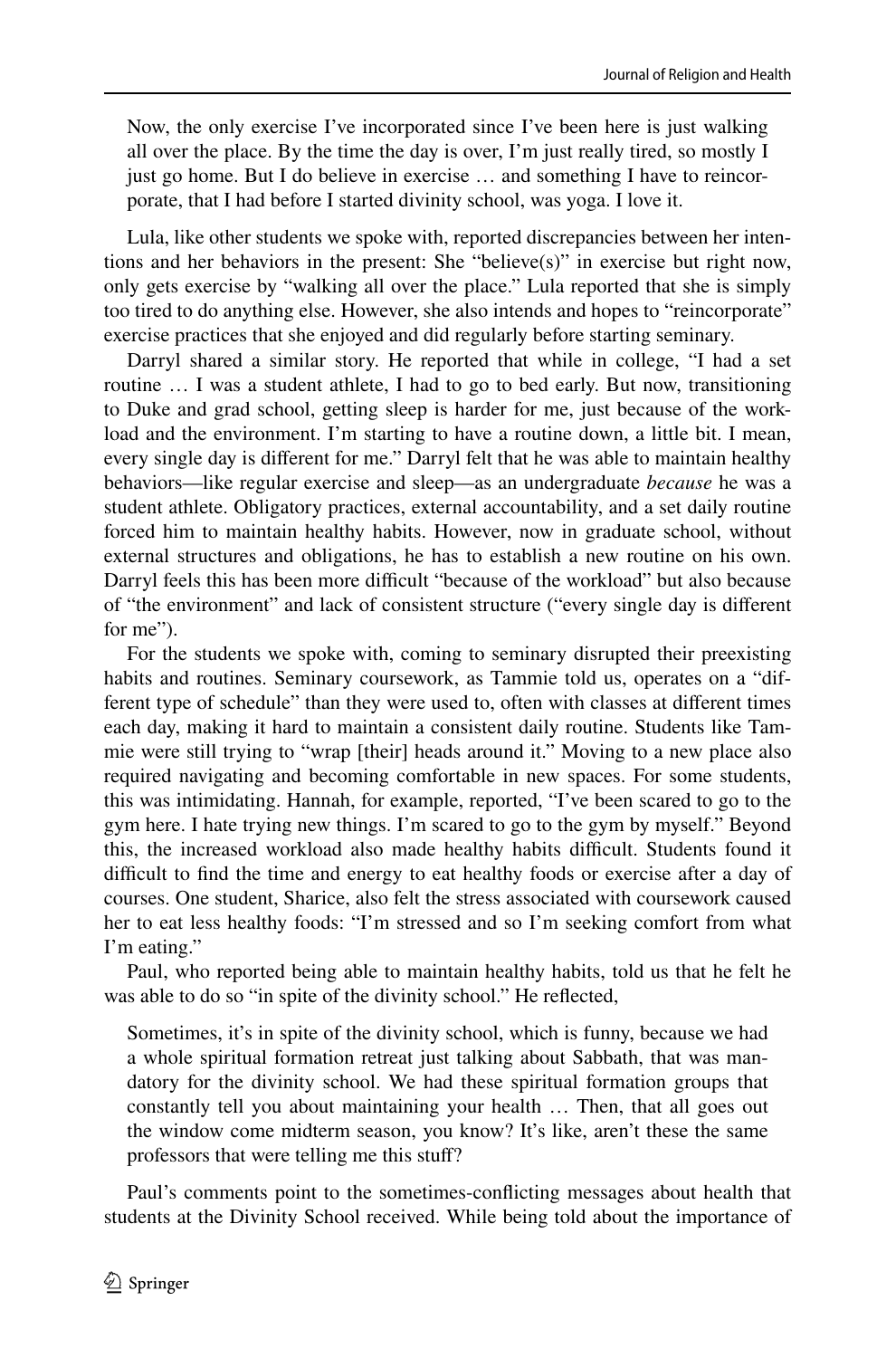health practices, in practice, students felt that faculty and staff prioritized academics over health. As another student, Kyle, told us: "I think one of the downsides of being at a place that's very heavily academic is that it is a life of the mind and sometimes at the expense of the life of the body."

While Divinity school can present challenges to maintaining healthy behaviors, it can also be a place where new interpretive frameworks related to the body are transmitted. Brandon, for example, when asked about his personal philosophy on health, responded,

Honestly, I've never thought about it … I thought about it really hard for the frst time a couple of days ago with one of my pastoral care readings about burnout in the ministry and the idea that you have to take care of yourself to be an efective pastor physically. I'm like, "Huh, yeah." I've thought about it in terms of taking care of yourself, but I haven't established a philosophy for that, I guess.

Brandon reported that he had not given much explicit thought to his physical health and its importance (or lack thereof); however, exposure to readings that frame physical health as an important foundation for efective ministry prompted him to think more about this issue. These comments point to the important role that seminaries can play in shaping students' beliefs and behaviors related to physical health.

## **Proposals for Action**

What can seminaries do to promote positive values, intentions, and behaviors related to physical health among seminary students? In this section, we build on our core findings (as outlined above) to offer several proposals for action. First, our findings—in line with existing research (Bopp et al., [2013](#page-17-11); Jacobson, [2014](#page-17-12); Webb et al., [2013](#page-18-12))—suggest that religious frames vary in terms of the degree to which they encourage people to prioritize or de-prioritize physical health. Seminaries that aim to promote physical health among their students should explicitly encourage religious frames that promote health and actively counter those that do not (Walther et al., [2015](#page-18-13)). In doing so, seminaries can also explicitly communicate the importance of physical health to being a successful religious leader. Frames which link identity to physical health practices, like those that link religious leadership, ministry, and calling with health, would likely be most successful in reducing the gap between intentions and behaviors (Rhodes et al., [2016](#page-18-10); Sheeran & Orbell, [2000\)](#page-18-11). Brandon's comment in the section above suggests that this is already happening to some degree within the Duke program and has had an impact on students' beliefs and intentions in relation to physical health practices. Our fndings demonstrating variation in students' use of religious frames, however, suggest that there is room for seminaries to further promote this perspective.

Our fndings also suggest, however, that interpretive frameworks that imbue the body and its maintenance with spiritual meaning are not enough to ensure that healthy behaviors are implemented and maintained, especially in the face of signifcant barriers like heavy demands on time from work, school, and family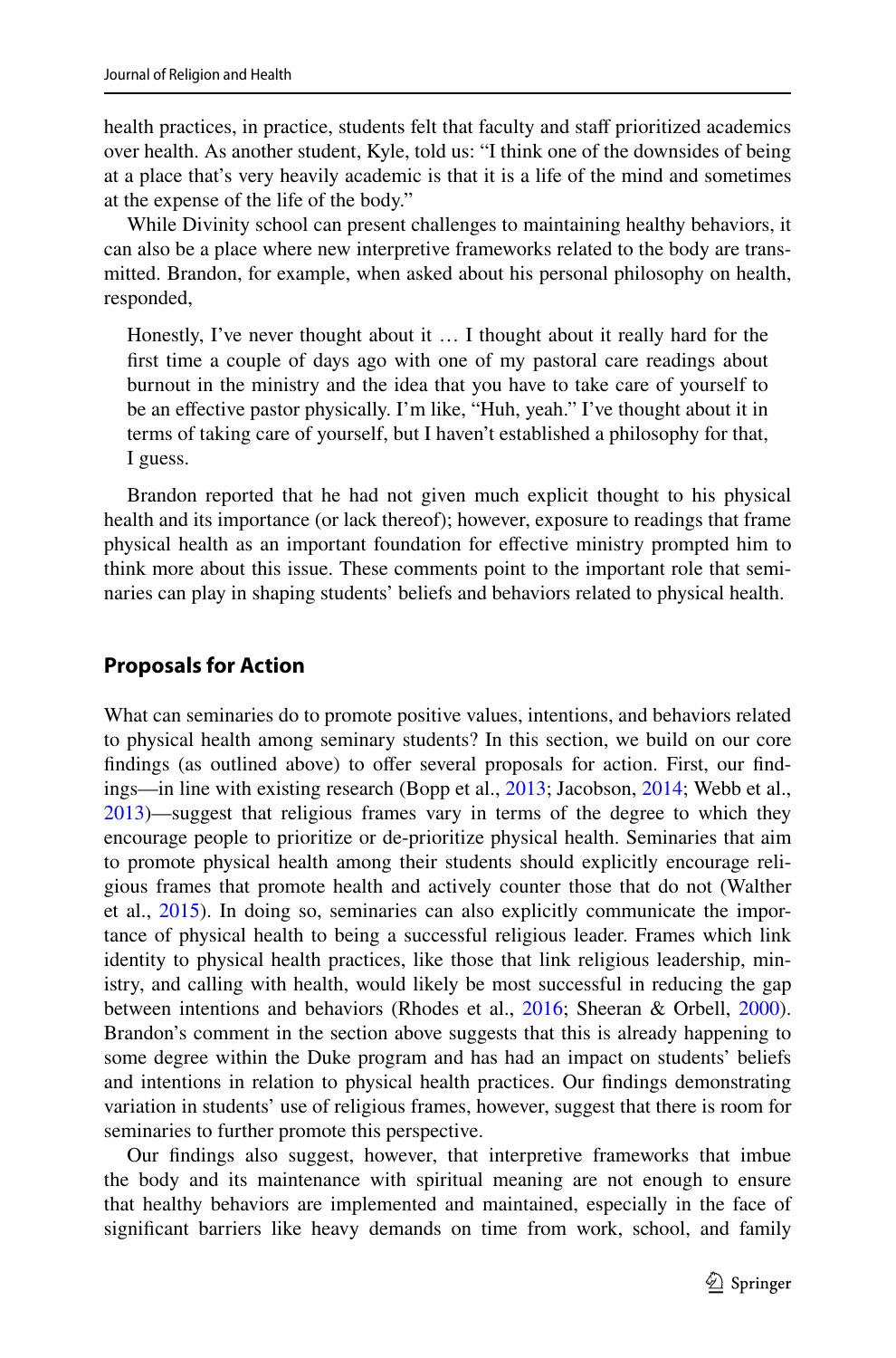responsibilities. The vast majority of seminary students in our interview sample reported that they value their physical health and recognize the importance of maintaining physical health behaviors to successfully manage the demands of professional Christian ministry. And while many students deployed religious frames related to physical health, for some this was not sufficient to overcome the gap between intentions and actual behaviors. Simply drawing attention to that discrepancy (Anshel, [2010](#page-16-0)) may not be enough to help students implement and/or maintain healthy behaviors during and/or after divinity school, as many students are already aware of the gap between their intentions and behaviors.

One promising solution for aspiring clergy is providing opportunities for students to consciously and explicitly *plan* how they will implement healthy behaviors, anticipate challenges and barriers to doing so, and develop coping strategies to overcome those challenges (Araújo-Soares et al., [2009](#page-16-3); Sniehotta et al., [2005\)](#page-18-14). One model, which distinguishes *action planning* and *coping planning* (Sniehotta et al., [2005](#page-18-14)), seems particularly promising. Action planning "can help initiate action by specifying when, where and how to act" (Sniehotta et al., [2005](#page-18-14)). Coping planning, on the other hand, asks participants to imagine potential barriers to desired actions and develop detailed plans for overcoming them. As prospective forms of self-regulation, both action and coping planning require time and resources. We suggest that seminaries encourage and provide opportunities for concrete action and coping planning as part of broader efforts to improve health among seminary students and clergy. Research suggests that planning may be particularly important and efective during times of transition, such as entering or leaving seminary, or, for clergy, transitioning to a new appointment or occupational role.

By way of example, we share a story from David. David described a common challenge many clergy face on the job—frequent events involving (unhealthy) food and communal eating (Carroll, [2006](#page-17-4)). He explained,

I did a feld placement in a church in rural North Carolina …And they fed me and fed me and fed me and I gained, no joke, like 20 something pounds this summer. Yeah. And that's a lot of eating. And it was like fried chicken flled with gravy and everything deep fried, you know? The worst stuff for you and I got to school and I was like, "I can't wear any of my pants." ... I felt physically like crap.

David described this experience as a "big wake up call." He started back at school with a clear intention to make healthier choices in the future. He reported, "I can't just do that. I need to be living healthier, eating healthier, working out, not just sitting on the couch."

However, the intention to do better next time may not be enough. David could beneft from engaging in both concrete action and coping planning. To do so, David would frst further clarify his desired actions and intentions. What would it look like to live and eat healthier? What does "working out" look like for David, and when and where will he do so? Action planning involves translating vague aspirations ("living healthier") into concrete and specifc behavioral intentions. Second, David would imagine the kinds of barriers he is likely to face in maintaining healthy behaviors and then outline detailed strategies for what to do when and where those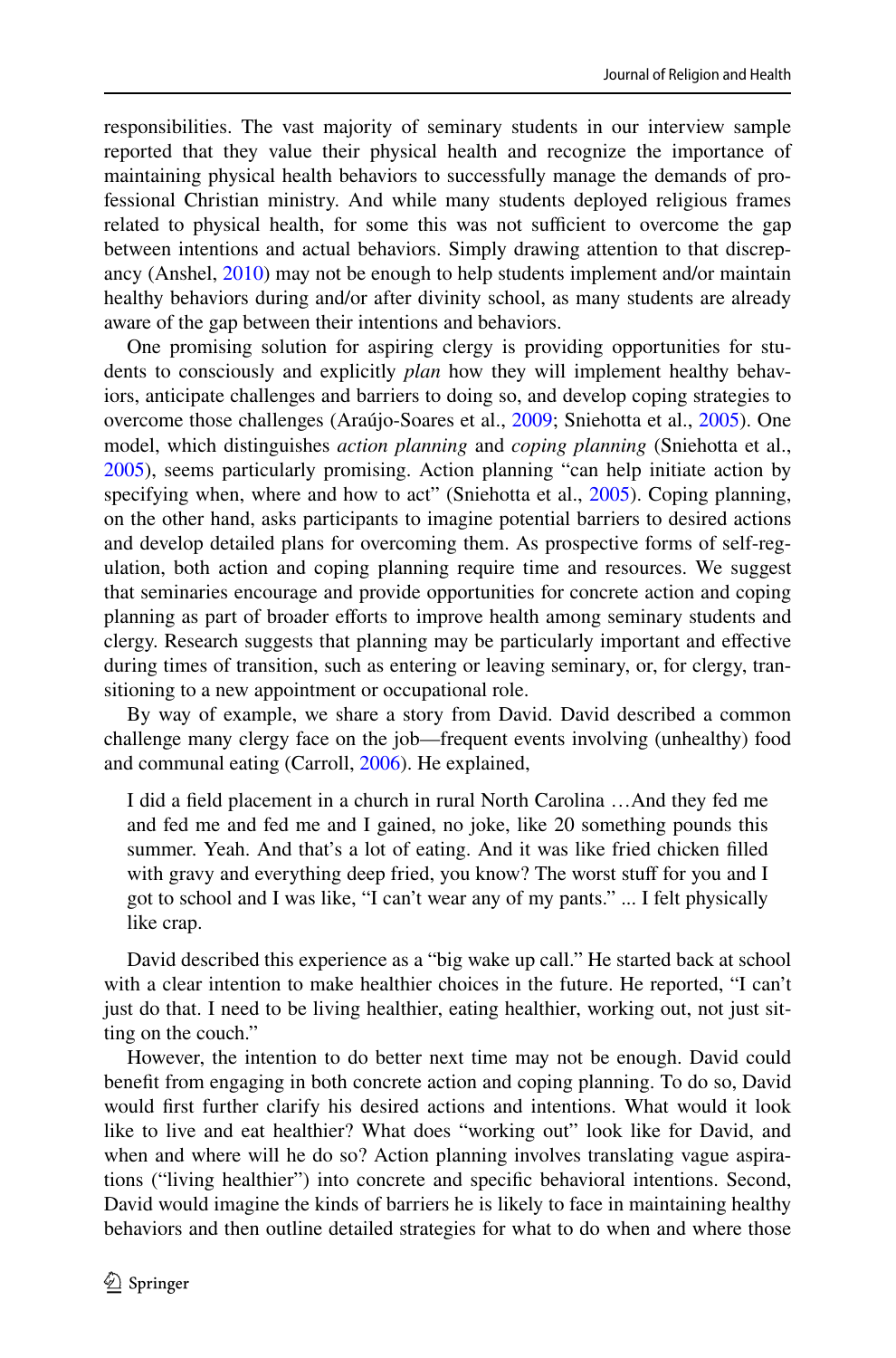challenges occur. For example, if David is often invited by congregants to talk over a meal, he could have ready a list of places with healthy options. Or, he could review menus of common meeting spots in advance to identify the healthiest options so that he does not need to rely on an in-the-moment decision. When attending church functions where he anticipates there will not be healthy options—and where refusing what has been offered would be considered rude—David could have a clear plan to limit portion size and skip dessert (or take a doggie bag home). If David anticipates that he may often be on the road between visits or churches, he could prepare by always keeping healthy snacks in his car and office. Anticipating these challenges in advance and devising strategies for dealing with them eliminates the need to deliberate in-the-moment when it is more difficult to make good choices.

Action and coping planning would be beneficial just before or soon after students enter seminary. Ideally, planning-related interventions would occur during orientation or even sooner, so students can identify local exercise options and test out healthy on-the-go snacks and meals. Recognizing that graduate school is a busy, stressful time, this planning process could make students aware of the health facts most relevant to them, such as: stress fuels increased eating and also increased weight retention; the physical cues of tiredness and thirst are often misinterpreted as hunger, leading to more eating; physical activity in general and not just "exercise" has been shown to be good for health; and physical activity as well as sleep can help one's mind work better. Relevant planning could then follow—for example, making a list of relatively easy-to-prepare and enjoyable meals that can be brought to campus, or scheduling walks and frequent but brief physical activity while studying.

Pressure to excel and make good grades will likely be high, and, as seen from this study's interviews, some students will focus on grades to the exclusion of selfcare, even when they value both. One approach would be to help students discern their hopes and values related to graduate school in advance, and to foster a growth mindset. A growth mindset is the belief that one's intellectual abilities are not set but can instead be shaped. Students who believe that intelligence is fxed have higher levels of cortisol, a stress indicator, when grades are declining (Lee et al., [2019](#page-17-13)). In contrast, college students with a growth mindset in a recent study experienced less stress during online learning caused by COVID-19 policies (Mosanya, [2021\)](#page-17-14). Seminary faculty could remind students at key points during the semester that: learning challenges are expected in graduate school; students, with effort, will grow and learn; and feeling challenged is appropriate and does not signal any lack of appropriateness of being in graduate school. Faculty could repeatedly send the message that the true measure of success is growth, not grades. This perspective may help students keep the larger picture of their *holistic* formation in mind and prevent them from abandoning healthy practices to prioritize good grades.

Importantly, seminaries (and denominations) could also consider broader changes that would make it easier for students (and clergy) to maintain healthy behaviors. Community health capacity models suggest there are three interrelated processes for promoting health: (1) activating existing community resources for health, for example, in the form of individuals' expertise and the setting's infrastructure; (2) expanding the community's health-promoting assets; and (3) empowering community members, in this case, students, to control health problems and priorities (Stokols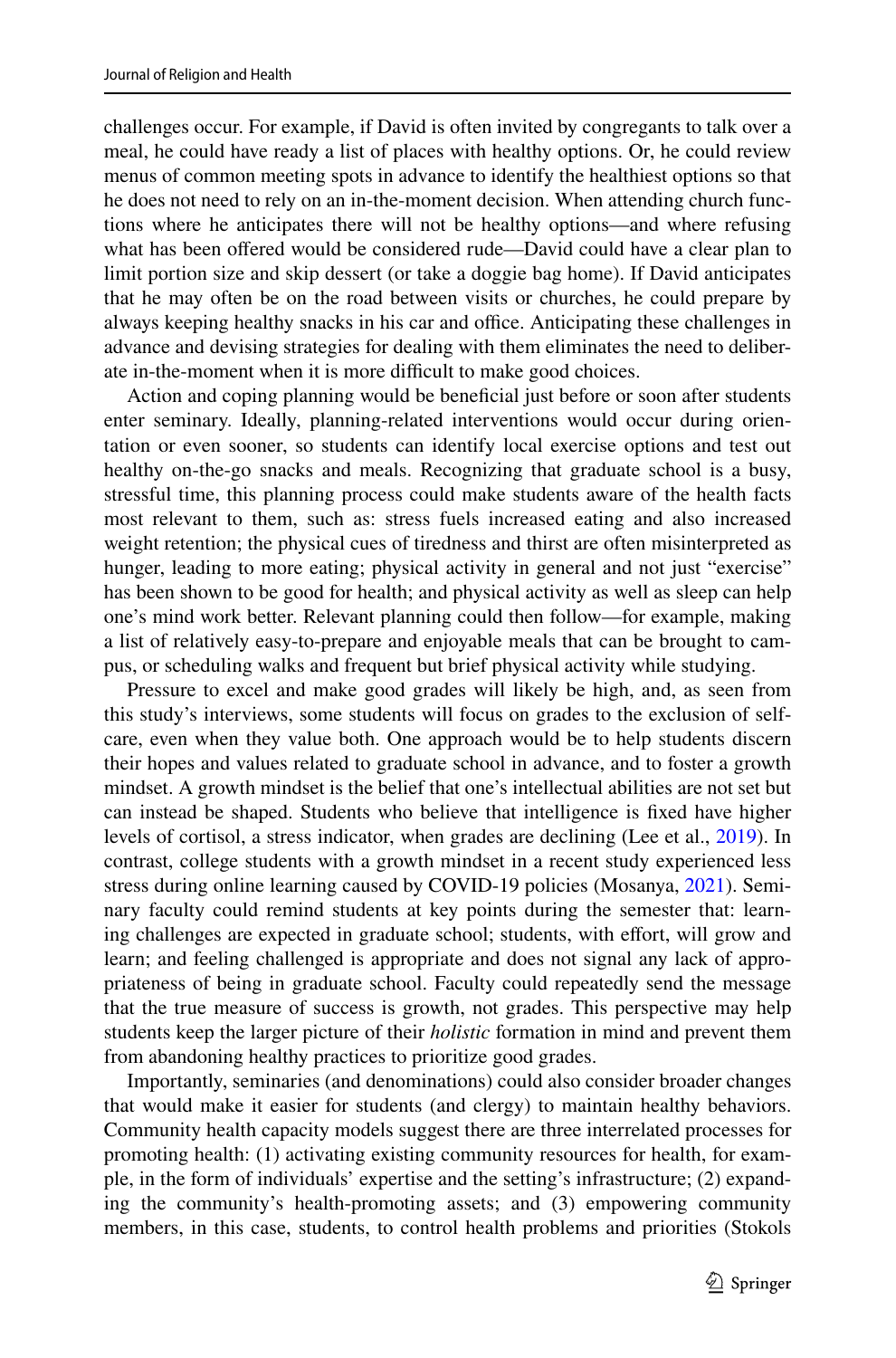et al., [2003](#page-18-15)). Steps one and two typically involve changes at the extra-individual level, for example, at interpersonal, community, institutional, and policy levels (McLeroy et al., [1988](#page-17-15)). The current study can provide guidance on areas to target. For example, we found that seminary itself, which mirrors life as a pastoral leader (Carroll, [2006](#page-17-4); Carroll et al., [2014\)](#page-17-16), by nature of having inconsistent days, heavy workload, and disrupted routines, gets in the way of student's ability to maintain healthy behaviors. While inconsistent days may be inevitable, seminaries might preserve a mid-day hour for exercise and offer a room for students to lead an exercise class, should they choose. Seminaries might subsidize healthy food options or make them easily accessible on campus, while also offering a fridge and healthy options in campus vending machines. Building in an occasional class-free weekday that is a 'break day' or 'catch up' day might help relieve some pressure. These kinds of structural changes shift the burden of maintaining healthy practices of of individuals and onto institutions and communities.

Seminaries can also signal institutional support for healthy practices in a variety of other ways, such as seminars focused on health and well-being.<sup>[1](#page-13-0)</sup> Summer field education is another occasion to intervene. In an unpublished study, we had students log their observations during internship placements and debrief twice (mid-summer and end-of-summer). Students named many health lessons about what they hoped to do (and not do) once on the job. In a similar program, students could be encouraged to observe how their pastor-mentor handles a variety of health-related aspects, from negotiating the potluck line to vacation-taking. Finally, there is strong evidence for the efficacy of peer support in health behaviors (Ginis et al.,  $2013$ ). In a seminary setting, the school could pair upperclassman with incoming students and set a schedule for them to meet for general advice and support, including instructions to discuss sleep, exercise, eating, and how to handle high-stress periods. Alternatively, during orientation, students could sign up for a kind of exercise they like, such as walking or running, and the seminary could facilitate an initial event where students have a chance to identify potential exercise partners. These are just some of the many possibilities. Ultimately, a combination of supports for student health at individual, interpersonal, and institutional levels will yield the best results (Paskett et al., [2016;](#page-17-18) Stokols et al., [2003\)](#page-18-15).

<span id="page-13-0"></span><sup>&</sup>lt;sup>1</sup> Duke Divinity School does offer some programs related to health, although not all students are required to attend. For example, a weekly lunch series called Ministerial Formation Thursdays was held for multiple years to provide practical knowledge of ministry work, and several talks per year focused on well-being. Currently, a webinar series called Wind in Our Sails includes sessions on friendship (social support), spiritual practices for well-being, and resiliency skills. This paper is based on interviews with entering students who would not yet have participated in these programs but may have had some exposure to health-related discourse at orientation, in their courses, or in conversation with more advanced students.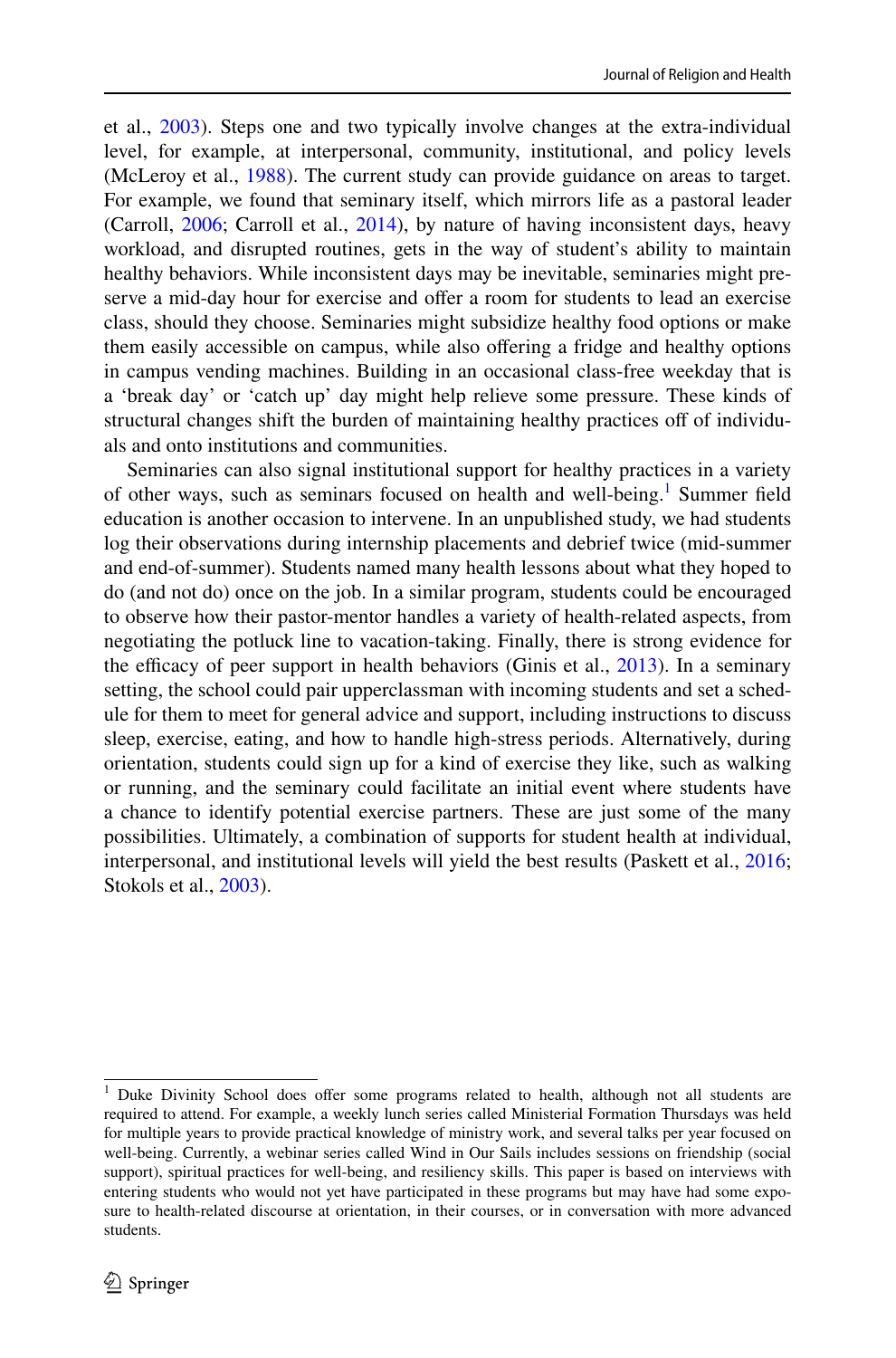# **Discussion and Conclusion**

Our fndings suggest that even students who deploy religious frameworks in relation to their physical health—and who, as a result, possess positive intentions to implement and/or maintain healthy behaviors—often report that they are unable to live up to their aspirations, especially in the face of barriers to health practices posed by the seminary program itself. This study therefore supports recent work on the intention–behavior gap (Sheeran & Webb,  $2016$ ). Still, religious frames that actively discourage a focus on the body and physical health are likely to translate into lower buy-in for students in the kinds of interventions we suggest. We have argued that planning-based interventions would likely work best when combined with exposure to and engagement with theological ideas that position the body and its care as a spiritual responsibility. Moreover, we argue that programs targeting student health are most likely to be successful if they take a multi-pronged and multi-level approach, addressing individual, social, cultural, and institutional barriers to healthy behaviors.

Studies and interventions focused on the physical health of seminary students are important for several reasons. First, seminary programs may be a particularly efective time and place to change health practices. Seminary students are a relatively captive audience, one that is particularly amenable and open to new ways of thinking and doing. Likewise, seminary students—especially those who attend residential programs—are, by defnition, in a transitional period. As students transition into the program, their prior routines and habits are disrupted. While this can present a challenge to pre-existing health routines, it can also serve as an opportunity for students without those routines to consciously and deliberately establish new, healthy habits and/or eliminate unhealthy ones. Finally, seminaries may be particularly well-suited (relative to other kinds of graduate programs) to ofer didactic courses that encourage health through a combination of transcendent (theological) framing and practical strategies.

Second, improving the health practices of students would provide a strong foundation for when they later become clergy. Clergy have high rates of chronic diseases (Mook, [2019;](#page-17-0) Proeschold-Bell & LeGrand, [2010\)](#page-18-0), and some of the stressors clergy face are similar to those encountered by students. Both have fragmented days (Proeschold-Bell et al., [2011\)](#page-18-2), which makes it hard to establish patterns and feel like work is being accomplished. Both feel called to their work, which makes it likely that they will routinely over-extend themselves (Pargament & Mahoney, [2005](#page-17-19); Proeschold-Bell & Byassee,  $2018$ ). In other words, the very identity that might encourage students to adopt a theological framework of health may also encourage them to sacrifce sleep and other healthy behaviors. Students and clergy both lack time to prepare nutritious meals, and clergy in particular have frequent evening meetings and a lot of driving to pastoral visits (Carroll, [2006](#page-17-4)). Helping students ingrain healthy behaviors during the difficult rhythm and demands of graduate school may well help them sustain healthy behaviors later as clergy.

Finally, a number of recently proposed health interventions point to congregations and clergy as key sites and sources for encouraging healthy practices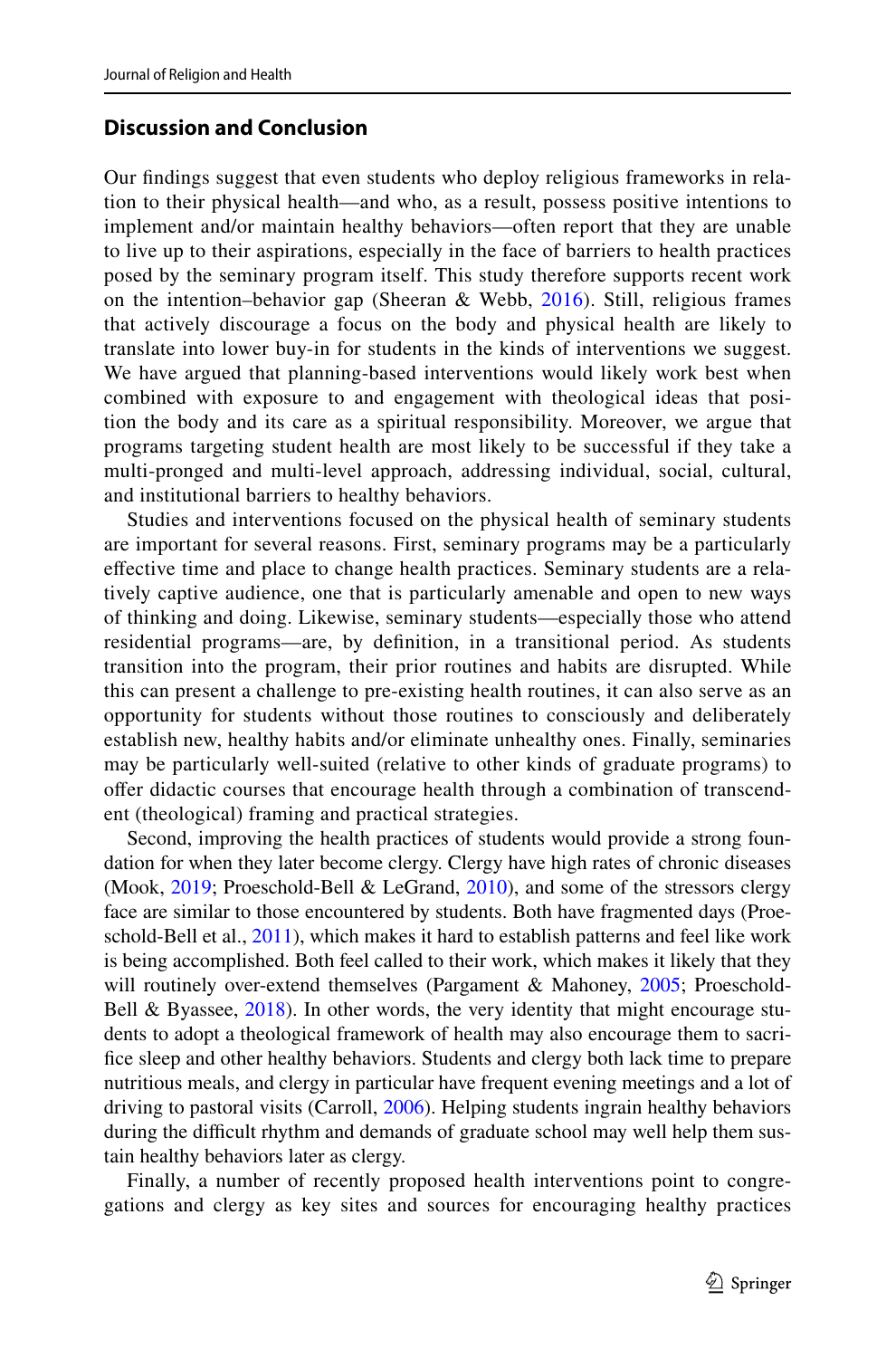in their communities (Abbey & Keogh George, [2020;](#page-16-4) Anshel, [2010;](#page-16-0) Anshel & Smith, [2014](#page-16-1); Baruth et al., [2015\)](#page-16-5). As trusted leaders and authorities, clergy and chaplains can be infuential role models for their congregants and wider community, potentially leading to broader ripple efects. But the impact of pastors on the behaviors of those under their care depends on whether or not clergy "practice what they preach" (Anshel & Smith, [2014](#page-16-1); Bopp et al., [2013\)](#page-17-11). Seminaries, as spaces in which aspiring clergy are being formed (their values and approaches to ministry), have the power to make positive and lasting impacts on clergy's values and beliefs related to physical health, establishing a foundation that can shape whether and how they make physical health a priority, not only in their personal lives but also in their ministry. Despite this potential, recent research suggests that "there is a relative lack of health promotion resources available to seminary students" and "environmental and policy supports for health also were relatively minimal (smoking, vending machine policies)" (Bopp & Baruth, [2014,](#page-17-20) [2017](#page-17-21)). Interviews with clergy across denominations report minimal or no instruction on health during seminary training and a desire for greater focus on self-care (Webb) et al., [2013\)](#page-18-12). We hope this study encourages additional research and new programs focused on physical health at seminaries.

## **Study Limitations**

This study has several important limitations. First, this study is based on interviews with students from one divinity school—a residential program with a relatively young student population—which may skew the fndings. The majority of students in our sample (75%) are under 30 years of age. These individuals may still be in the process of articulating their core values and establishing routines and habits that align with them. Some of the mismatches between values, intentions, and behavior may simply refect common experiences among young adults, especially those who are transitioning out of their time as undergraduates and into the next stage of life. However, we believe that action and coping planning would be useful for students and clergy across the career and life cycle.

Second, while students in our sample come from a variety of denominational backgrounds, the majority are United Methodist and nearly all are Protestant. The fndings outlined here, especially in relation to religious frames for physical health, are not necessarily generalizable to other religious groups. That being said, the practices suggested here (e.g., action and coping planning) may be relevant or applicable to professional training in other communities and even in adjacent professions as well. For one, the struggles and challenges faced by Divinity school students may also be common among other graduate and professional students in other felds. Clinical psychology graduate students have shown a reluctance to practicing selfcare themselves, despite their goal of increasing the well-being of clients (Schwartz-Mette, [2009](#page-18-17)). Medical and dentistry students globally have adequate knowledge about health and the importance of healthy behaviors, and yet fall short in applying this knowledge personally (Tufail et al., [2020](#page-18-18)). A study of 2,683 graduate students across all graduate programs at two large public United States universities found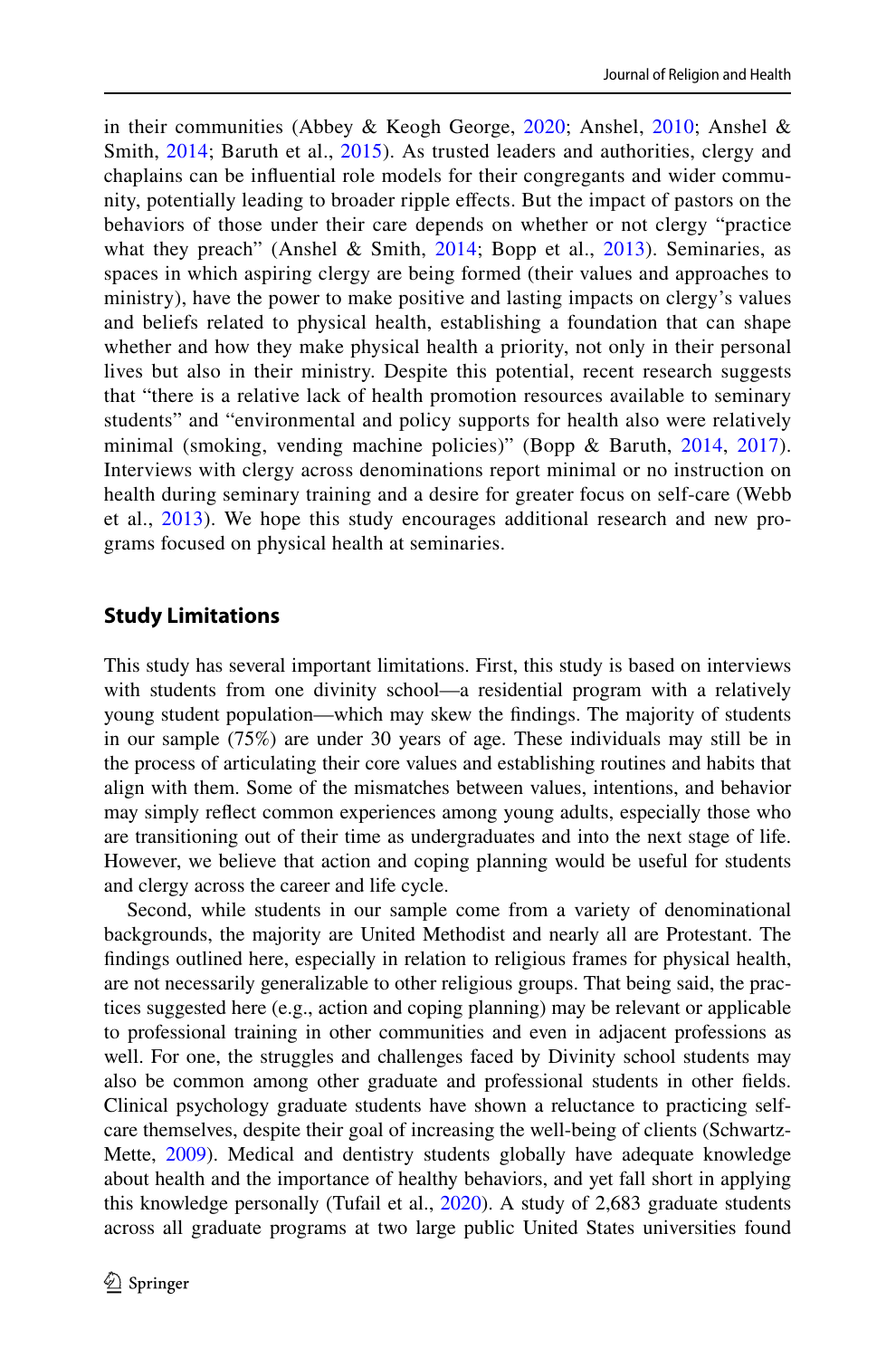they sleep an average of 6.4 h per night, with 38% indicating less than good sleep quality; both sleep duration and quality bufered emotional exhaustion, a component of burnout (Allen et al., [2021\)](#page-16-6). Regardless of feld, facilitating healthy behaviors is an important aspect of setting students up for success during graduate school and beyond. This study identifes a range of interventions that could be usefully deployed within seminaries and beyond.

**Supplementary Information** The online version contains supplementary material available at [https://doi.](https://doi.org/10.1007/s10943-021-01480-7) [org/10.1007/s10943-021-01480-7](https://doi.org/10.1007/s10943-021-01480-7).

**Acknowledgements** The authors would like to thank Teri Swezey and Josh Gaghan for their help with data collection and structural coding for this paper. We would also like to thank Meagan Gillette for assistance with the literature review. Finally, the authors would like to thank members of the Clergy Health writing group for their feedback on an earlier version of this manuscript.

**Author Contributions** DE and RJP-B involved in conceptualization; AC and BP took part in methodology; BP, EFJ, and AC involved in formal analysis and investigation; EFJ and RJP-B took part in writing—original draft preparation; RJP-B, AC, BP, and DE involved in writing—review and editing; DE involved in funding acquisition; DE, RJP-B, and AC took part in supervision.

**Funding** This research was supported by a Grant from the Rural Church Area of The Duke Endowment.

**Data Availability** The data on which this paper is based are not publicly available.

**Code Availability** Not applicable.

#### **Declarations**

**Confict of interest** The authors have no relevant fnancial or non-fnancial interests to disclose.

### **References**

- <span id="page-16-4"></span>Abbey, E. L., & Keogh George, S. M. (2020). Our bodies are temples: Health programming in Christian church communities. *Journal of Religion and Health, 59*(4), 1958–1981. [https://doi.org/10.1007/](https://doi.org/10.1007/s10943-019-00905-8) [s10943-019-00905-8](https://doi.org/10.1007/s10943-019-00905-8)
- <span id="page-16-2"></span>Abraham, C., & Sheeran, P. (2004). Deciding to exercise: The role of anticipated regret. *British Journal of Health Psychology, 9*(2), 269–278. <https://doi.org/10.1348/135910704773891096>
- <span id="page-16-6"></span>Allen, H. K., Barrall, A. L., Vincent, K. B., & Arria, A. M. (2021). Stress and burnout among graduate students: Moderation by sleep duration and quality. *International Journal of Behavioral Medicine, 28*(1), 21–28.<https://doi.org/10.1007/s12529-020-09867-8>
- <span id="page-16-0"></span>Anshel, M. H. (2010). The disconnected values (intervention) model for promoting healthy habits in religious institutions. *Journal of Religion and Health, 49*(1), 32–49. [https://doi.org/10.1007/](https://doi.org/10.1007/s10943-008-9230-x) [s10943-008-9230-x](https://doi.org/10.1007/s10943-008-9230-x)
- <span id="page-16-1"></span>Anshel, M. H., & Smith, M. (2014). The role of religious leaders in promoting healthy habits in religious institutions. *Journal of Religion and Health, 53*(4), 1046–1059. [https://doi.org/10.1007/](https://doi.org/10.1007/s10943-013-9702-5) [s10943-013-9702-5](https://doi.org/10.1007/s10943-013-9702-5)
- <span id="page-16-3"></span>Araújo-Soares, V., McIntyre, T., & Sniehotta, F. F. (2009). Predicting changes in physical activity among adolescents: the role of self-efficacy, intention, action planning and coping planning. *Health Education Research*, *24*(1), 128-139.
- <span id="page-16-5"></span>Baruth, M., Bopp, M., Webb, B. L., & Peterson, J. A. (2015). The role and infuence of faith leaders on health-related issues and programs in their congregation. *Journal of Religion and Health, 54*(5), 1747–1759.<https://doi.org/10.1007/s10943-014-9924-1>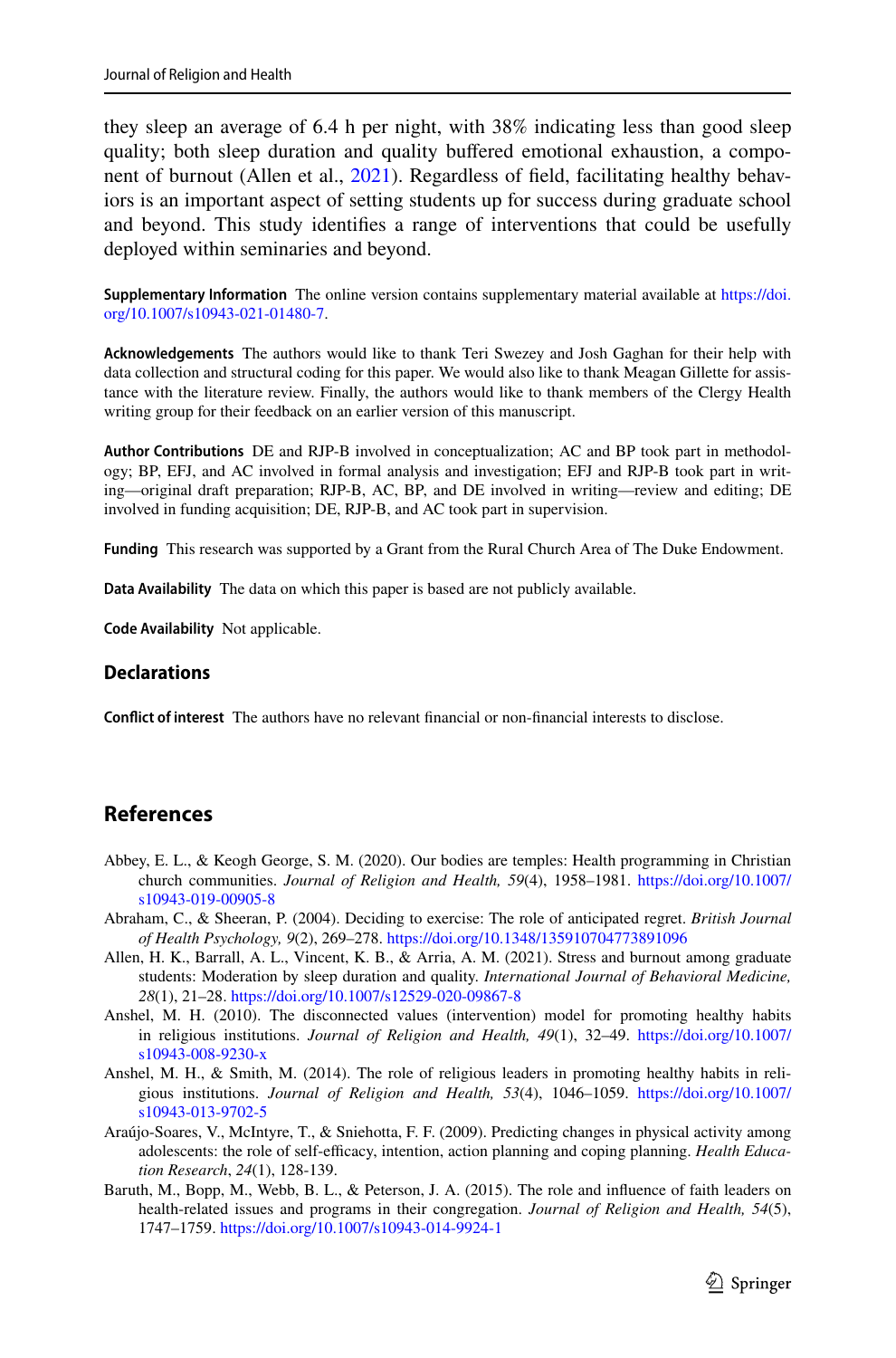- <span id="page-17-2"></span>Baruth, M., Wilcox, S., & Evans, R. (2014). The health and health behaviors of a sample of African American pastors. *Journal of Health Care for the Poor and Underserved, 25*(1), 229–241. [https://](https://doi.org/10.1353/hpu.2014.0041) [doi.org/10.1353/hpu.2014.0041](https://doi.org/10.1353/hpu.2014.0041)
- <span id="page-17-5"></span>Bledsoe, T. S., Setterlund, K., Adams, C. J., Fok-Trela, A., & Connolly, M. (2013). Addressing pastoral knowledge and attitudes about clergy/mental health practitioner collaboration. *Social Work & Christianity, 40*(1), 23–45. [https://publication.babcock.edu.ng/asset/docs/publications/PUHE/9349/2715.pdf#](https://publication.babcock.edu.ng/asset/docs/publications/PUHE/9349/2715.pdf#page=25) [page=25](https://publication.babcock.edu.ng/asset/docs/publications/PUHE/9349/2715.pdf#page=25)
- <span id="page-17-20"></span>Bopp, M., & Baruth, M. (2014). Health report for U.S. seminary schools: Are we training healthy clergy? *Journal of Christian Nursing, 31*(2), 108–111.<https://doi.org/10.1097/CNJ.0000000000000059>
- <span id="page-17-21"></span>Bopp, M., & Baruth, M. (2017). An examination of personal health promotion and curricular coverage of health at US seminary schools. *Journal of Religion and Health, 56*(2), 669–682. [https://doi.org/10.](https://doi.org/10.1007/s10943-016-0315-7) [1007/s10943-016-0315-7](https://doi.org/10.1007/s10943-016-0315-7)
- <span id="page-17-11"></span>Bopp, M., Baruth, M., Peterson, J. A., & Webb, B. L. M. (2013). Leading their focks to health? Clergy health and the role of clergy in faith-based health promotion interventions. *Family & Community Health, 36*(3), 182–192.<https://doi.org/10.1097/FCH.0b013e31828e671c>
- <span id="page-17-4"></span>Carroll, J. (2006). *God's potters: Pastoral leadership and the shaping of congregations*. Eerdmans Publishing.
- <span id="page-17-16"></span>Carroll, S. T., Stewart-Sicking, J. A., & Thompson, B. (2014). Sanctifcation of work: Assessing the role of spirituality in employment attitudes. *Mental Health, Religion & Culture, 17*(6), 545–556. [https://doi.](https://doi.org/10.1080/13674676.2013.860519) [org/10.1080/13674676.2013.860519](https://doi.org/10.1080/13674676.2013.860519)
- <span id="page-17-10"></span>Deterding, N. M., & Waters, M. C. (2018). Flexible coding of in-depth interviews: A twenty-frst-century approach. *Sociological Methods & Research*.<https://doi.org/10.1177/0049124118799377>
- <span id="page-17-17"></span>Ginis, K. A. M., Nigg, C. R., & Smith, A. L. (2013). Peer-delivered physical activity interventions: An overlooked opportunity for physical activity promotion. *Translational Behavioral Medicine, 3*(4), 434–443. <https://doi.org/10.1007/s13142-013-0215-2>
- <span id="page-17-7"></span>Godin, G., Conner, M., & Sheeran, P. (2005). Bridging the intention–behaviour gap: The role of moral norm. *British Journal of Social Psychology, 44*(4), 497–512.<https://doi.org/10.1348/014466604X17452>
- <span id="page-17-9"></span>Guest, G., MacQueen, K. M., & Namey, E. E. (2011). Applied thematic analysis. *SAGE Publications*. [https://](https://doi.org/10.4135/9781483384436) [doi.org/10.4135/9781483384436](https://doi.org/10.4135/9781483384436)
- <span id="page-17-3"></span>Halaas, G. W. (2002). *Ministerial health and wellness: 2002 Evangelical Lutheran Church in America*. Evangelical Lutheran Church in America.
- <span id="page-17-12"></span>Jacobson, H. L. (2014). *Temple or prison: Religious beliefs and bodily attitudes and experiences* [Ph.D., Biola University].<http://www.proquest.com/docview/1440396321/abstract/C1DD3A8F0E314C2APQ/1>
- <span id="page-17-13"></span>Lee, H. Y., Jamieson, J. P., Miu, A. S., Josephs, R. A., & Yeager, D. S. (2019). An entity theory of intelligence predicts higher cortisol levels when high school grades are declining. *Child Development, 90*(6), e849–e867.<https://doi.org/10.1111/cdev.13116>
- <span id="page-17-1"></span>Lindholm, G. (2016). Clergy wellness: An assessment of perceived barriers to achieving healthier lifestyles. *Journal of Religion and Health, 55*(1), 97–109.<https://doi.org/10.1007/s10943-014-9976-2>
- <span id="page-17-8"></span>Mahoney, A., Carels, R. A., Pargament, K. I., Wachholtz, A., Leeper, L. E., Kaplar, M., & Frutchey, R. (2005). RESEARCH: "The sanctifcation of the body and behavioral health patterns of college students." *The International Journal for the Psychology of Religion, 15*(3), 221–238. [https://doi.org/10.](https://doi.org/10.1207/s15327582ijpr1503_3) [1207/s15327582ijpr1503\\_3](https://doi.org/10.1207/s15327582ijpr1503_3)
- <span id="page-17-15"></span>McLeroy, K. R., Bibeau, D., Steckler, A., & Glanz, K. (1988). An ecological perspective on health promotion programs. *Health Education Quarterly, 15*(4), 351–377.<https://doi.org/10.1177/109019818801500401>
- <span id="page-17-0"></span>Mook, A. M. (2019). *Prevalence of chronic disease, associated factors, and health related quality of life among wesleyan clergy* [D.H.Sci., Indiana State University]. [http://search.proquest.com/docview/23363](http://search.proquest.com/docview/2336371030/abstract/CF0C88DC51C6478EPQ/1) [71030/abstract/CF0C88DC51C6478EPQ/1](http://search.proquest.com/docview/2336371030/abstract/CF0C88DC51C6478EPQ/1)
- <span id="page-17-14"></span>Mosanya, M. (2021). Bufering academic stress during the COVID-19 pandemic related social isolation: Grit and growth mindset as protective factors against the impact of loneliness. *International Journal of Applied Positive Psychology, 6*, 159-174. <https://doi.org/10.1007/s41042-020-00043-7>
- <span id="page-17-6"></span>Orbell, S., & Sheeran, P. (1998). 'Inclined abstainers': A problem for predicting health-related behaviour. *British Journal of Social Psychology, 37*(2), 151–165.<https://doi.org/10.1111/j.2044-8309.1998.tb01162.x>
- <span id="page-17-19"></span>Pargament, K. I., & Mahoney, A. (2005). THEORY: "Sacred matters: Sanctifcation as a vital topic for the psychology of religion." *The International Journal for the Psychology of Religion, 15*(3), 179–198. [https://doi.org/10.1207/s15327582ijpr1503\\_1](https://doi.org/10.1207/s15327582ijpr1503_1)
- <span id="page-17-18"></span>Paskett, E., Thompson, B., Ammerman, A. S., Ortega, A. N., Marsteller, J., & Richardson, D. (2016). Multilevel interventions to address health disparities show promise in improving population health. *Health Afairs, 35*(8), 1429–1434. [https://doi.org/10.1377/hlthaf.2015.1360](https://doi.org/10.1377/hlthaff.2015.1360)